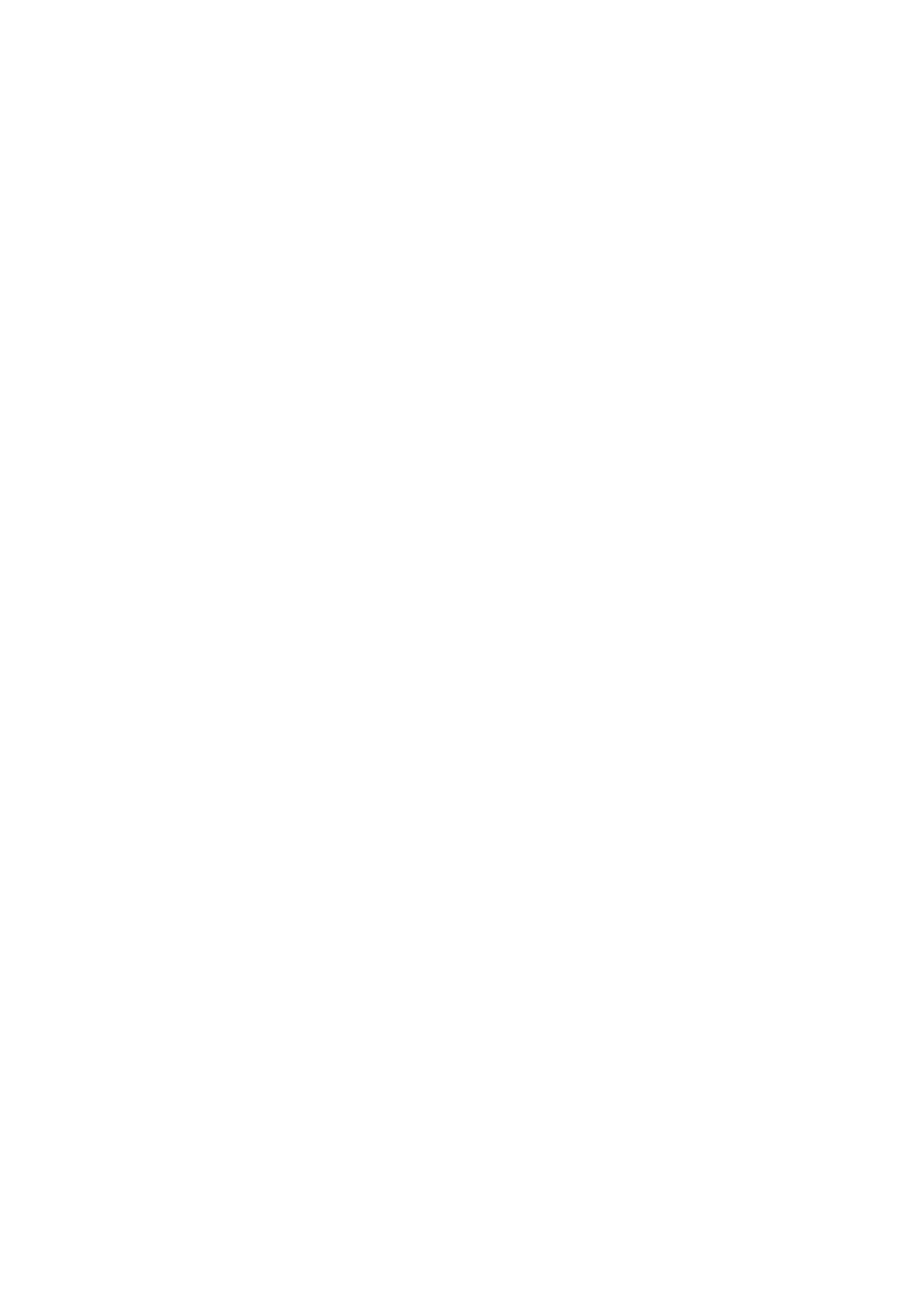

*Number* 17 *of* 2006

### **HEALTH (REPAYMENT SCHEME) ACT 2006**

### **REVISED**

**Updated to 25 May 2018**

#### **Introduction**

This Revised Act presents the text of the Act as it has been amended since enactment, and preserves the format in which it was first passed.

#### **Related legislation**

*Health Acts 1947 to 2015*: this Act is one of a group of Acts included in this collective citation, to be construed together as one (*Health (General Practitioner Service) Act 2015* (19/2015), s. 4(2)). The Acts in this group are:

- *Health Act 1947* (28/1947)
- *Health Act 1953* (26/1953)
- *Health (Fluoridation of Water Supplies) Act 1960* (46/1960)
- *Health Act 1970* (1/1970)
- *Misuse of Drugs Act 1977* (12/1977), s. 36 and s. 42 insofar as it amends *Health Acts 1947 to 1970*
- *Health (Family Planning) Act 1979* (20/1979)
- *Health (Family Planning) (Amendment) Act 1985* (4/1985)
- *Health (Amendment) Act 1986* (10/1986)
- *Health (Amendment) Act 1987* (3/1987)
- *Health (Nursing Homes) Act 1990* (23/1990)
- *Health (Amendment) Act 1991* (15/1991), other than s. 8
- *Health (Amendment) Act 1994* (11/1994)
- *Health (Amendment) Act 1996* (15/1996)
- *Health (Amendment) (No. 2) Act 1996* (23/1996)
- *Health (Amendment) (No. 3) Act 1996* (32/1996), other than ss. 21 and 22
- *Health (Provision of Information) Act 1997* (9/1997)
- *Health (Eastern Regional Health Authority) Act 1999* (13/1999)
- *Health (Miscellaneous Provisions) Act 2001* (14/2001), except insofar as it relates to the *Tobacco (Health Promotion and Protection) Act 1988*
- *Health Act 2004* (42/2004)
- *Health (Amendment) Act 2005* (3/2005), insofar as it amends the *Health Acts 1947 to 2004*
- *Irish Medicines Board (Miscellaneous Provisions) Act 2006* (3/2006), Part 5
- *Health (Repayment Scheme) Act 2006* (17/2006)
- *Hepatitis C Compensation Tribunal (Amendment) Act 2006* (22/2006), s. 6
- *Health (Nursing Homes) (Amendment) Act 2007* (1/2007)
- *Health Act 2007* (23/2007)
- *Medical Practitioners Act 2007* (25/2007), s. 57(9)
- *Health Act 2008* (21/2008)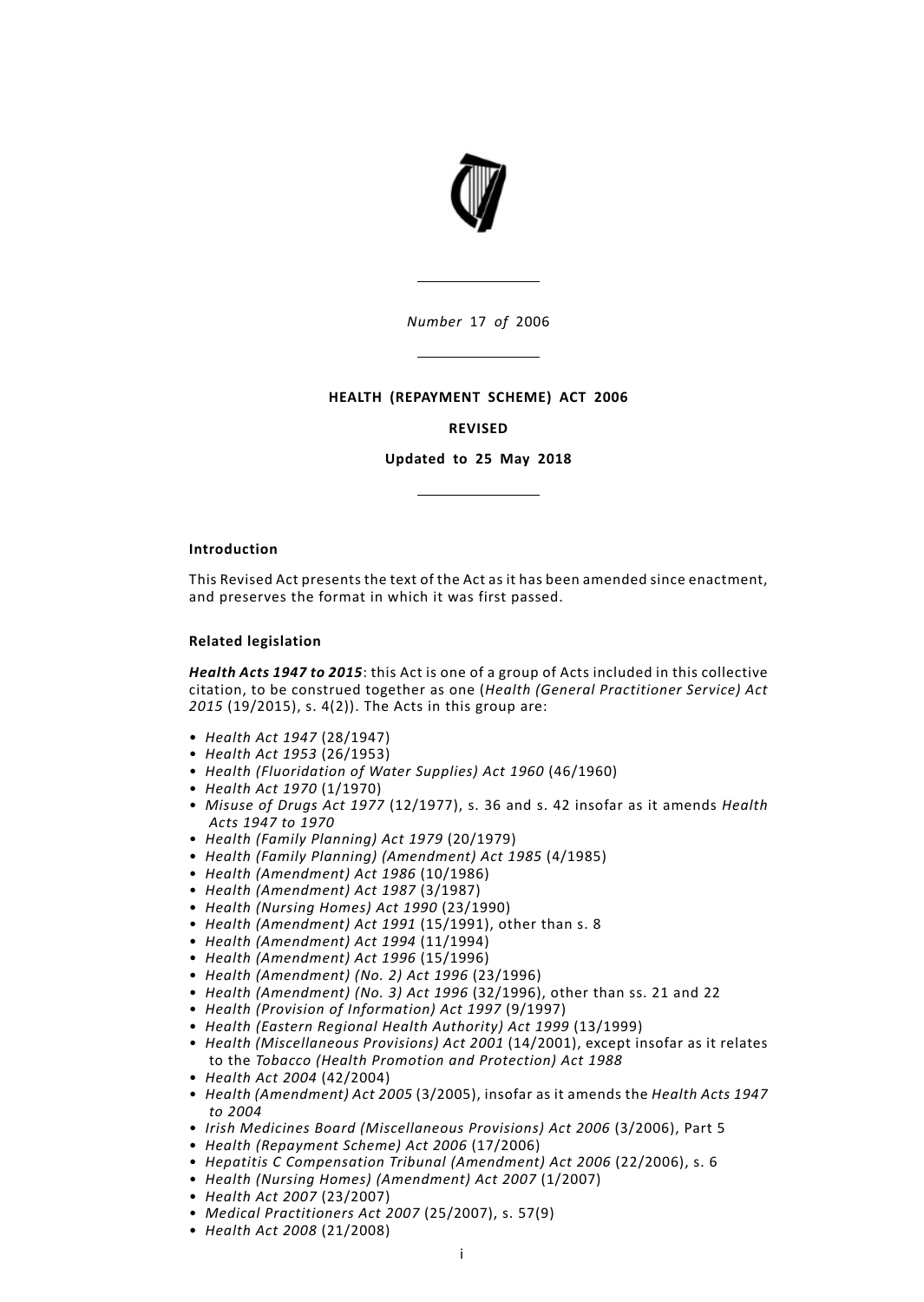- *Health (Miscellaneous Provisions) Act 2009* (25/2009), s. 64
- *Health (Amendment) Act 2010* (15/2010)
- *Health (Amendment) (No. 2) Act 2010* (20/2010)
- *Child Care (Amendment) Act 2011* (19/2011), ss. 35 and 36
- *Health (Alteration of Criteria for Eligibility) Act 2013* (10/2013)
- *Health (Pricing and Supply of Medical Goods) Act 2013* (14/2013)
- *Health Service Executive (Governance) Act 2013* (23/2013)
- *Health (Alteration of Criteria for Eligibility) (No. 2) Act 2013* (42/2013)
- *Local Government Reform Act 2014* (1/2014), insofar as it amends the *Health (Fluoridation of Water Supplies) Act 1960*
- *Health Service Executive (Financial Matters) Act 2014* (17/2014)
- *Health (General Practitioner Service) Act 2014* (28/2014)
- *Health (General Practitioner Service) Act 2015* (19/2015)

Acts previously included in the group but now repealed are:

- *Health Act 1954* (23/1954)
- *Health and Mental Treatment Act 1957* (16/1957), s. 1
- *Health and Mental Treatment (Amendment) Act 1958* (37/1958), s. 1
- *Health (Homes for Incapacitated Persons) Act 1964* (8/1964)
- *Health and Mental Treatment (Amendment) Act 1966* (2/1966), s. 1
- *Health (Mental Services) Act 1981* (17/1981)
- *Health (Amendment) Act 2004* (19/2004)

### **Annotations**

This Revised Act is not annotated and only shows textual amendments. An annotated version of this revision is also available which shows textual and non-textual amendments and their sources. It also shows editorial notes including statutory instruments made pursuant to the Act and previous affecting provisions.

### **Material not updated in this revision**

Where other legislation is amended by this Act, those amendments may have been superseded by other amendments in other legislation, or the amended legislation may have been repealed or revoked. This information is not represented in this revision but will be reflected in a revision of the amended legislation if one is available.

Where legislation or a fragment of legislation is referred to in annotations, changes to this legislation or fragment may not be reflected in this revision but will be reflected in a revision of the legislation referred to if one is available.

A list of legislative changes to any Act, and to statutory instruments from 1986, may be found linked from the page of the Act or statutory instrument at www.irishstatutebook.ie.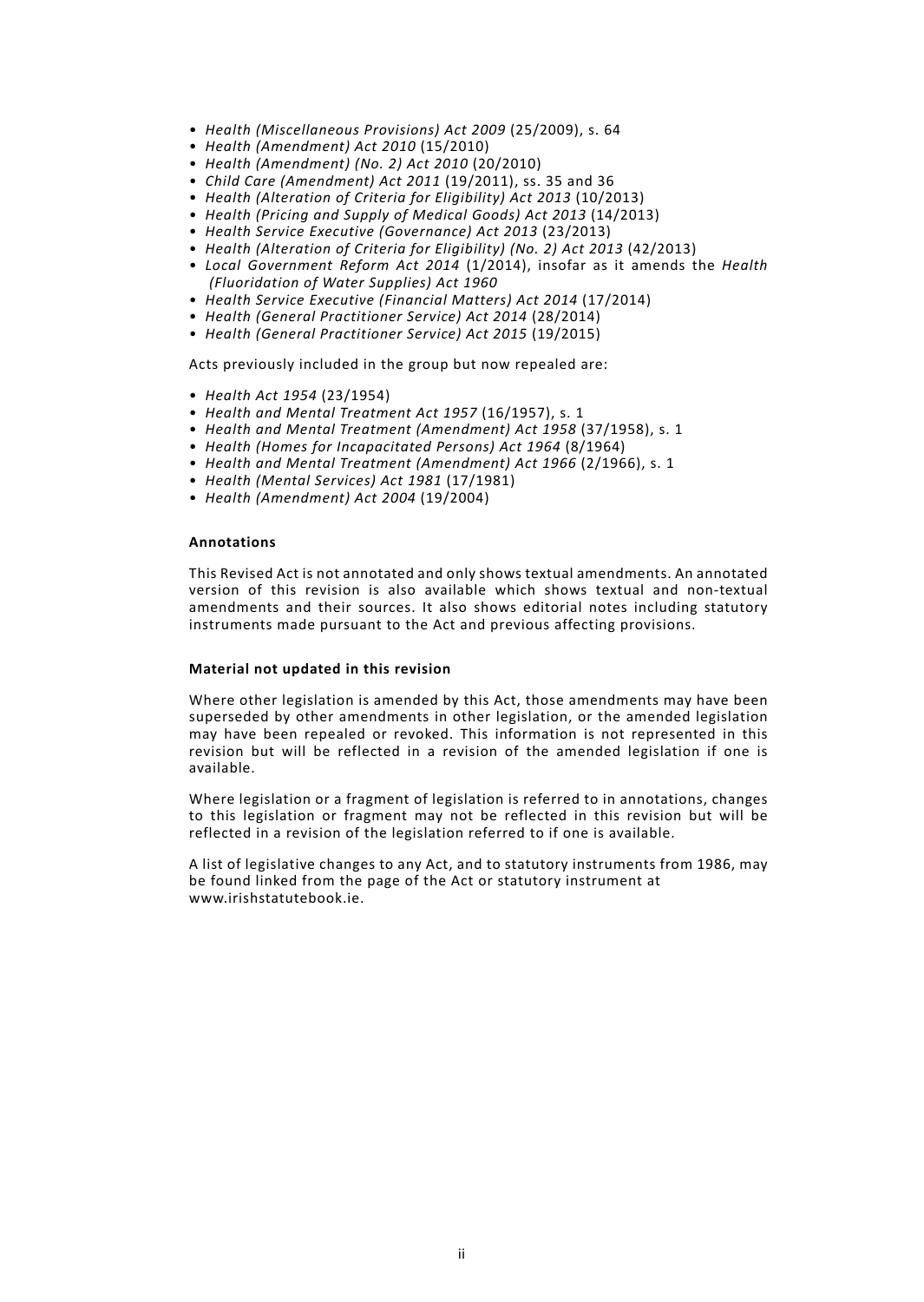

*Number* 17 *of* 2006

### **HEALTH (REPAYMENT SCHEME) ACT 2006**

### **REVISED**

**Updated to 25 May 2018**

## ARRANGEMENT OF SECTIONS

### [PART](#page-6-0) 1

### PRELIMINARY AND GENERAL

Section

- 1. Short title, construction, collective citation and [commencement.](#page-6-1)
- 2. [Interpretation.](#page-6-2)
- 3. Executive may enter into [arrangement](#page-9-0) with person to provide services for purposes of this [Act,](#page-9-0) etc.
- 4. Power of scheme [administrator](#page-9-1) to specify forms.

[PART](#page-10-0) 2

### REPAYMENT SCHEME

- 5. Application for prescribed [repayment.](#page-10-1)
- 6. [Determination](#page-10-2) of application.
- 7. Priority of living relevant persons over estates of relevant [persons.](#page-11-0)
- 8. Operation of other enactments, etc. on prescribed [repayments.](#page-11-1)
- 9. Payment of prescribed [repayments](#page-12-0) and operation of patients' private property accounts, [etc.](#page-12-0)
- 10. [Settlements.](#page-14-0)
- 11. Donations of prescribed [repayments,](#page-15-0) etc.
- 12. [Records.](#page-16-0)
- 13. Special [account.](#page-17-0)
- 14. [Governance.](#page-18-0)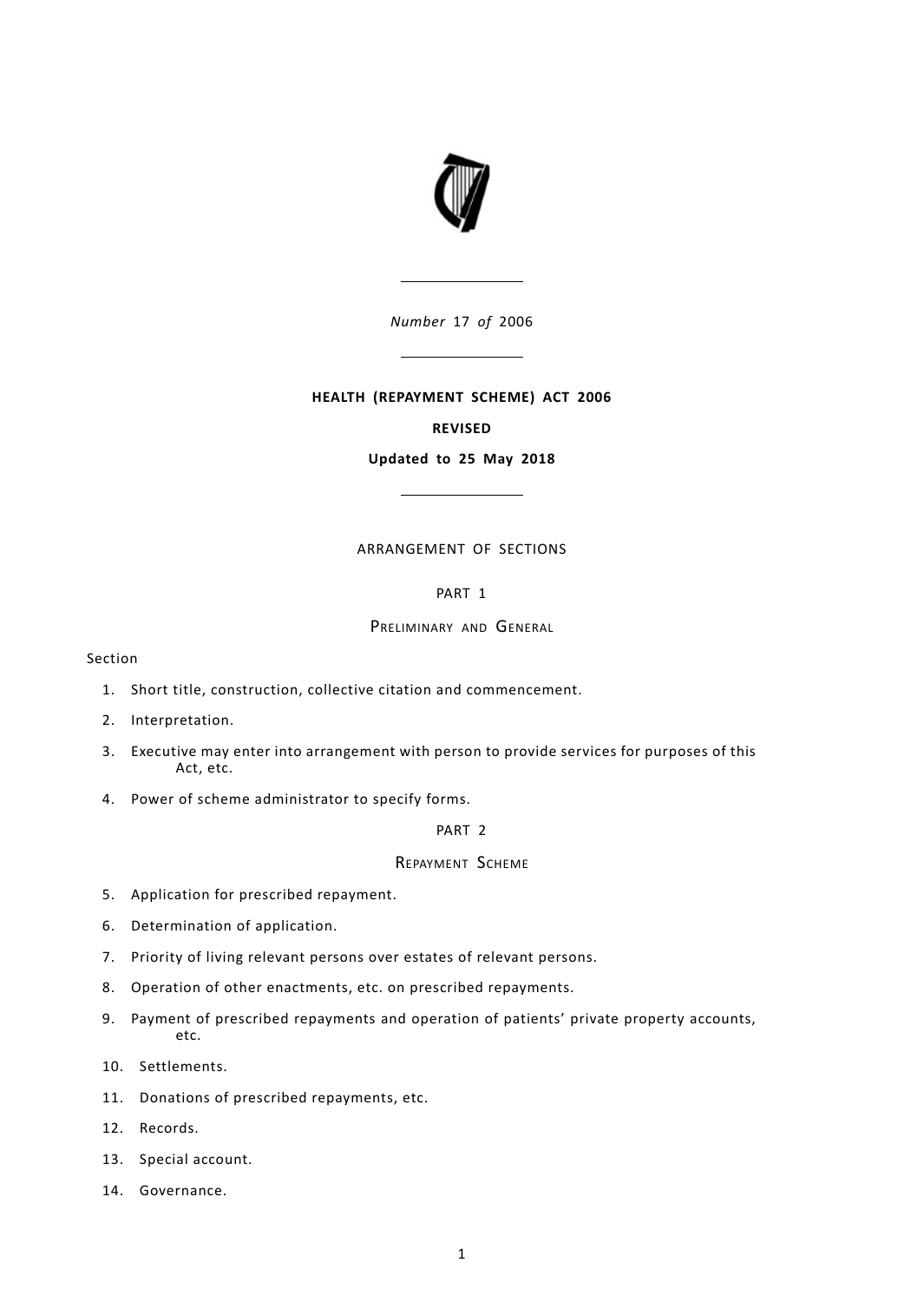- 15. [Notification](#page-19-0) of certain decisions.
- 16. Appeals against certain [decisions,](#page-19-1) etc.
- 17. Recovery of payment of prescribed repayment procured through fraud or [misrepresenta](#page-21-0)[tion,](#page-21-0) etc.
- 18. Audit by [Comptroller](#page-21-1) and Auditor General.

### [PART](#page-22-0) 3

## **MISCELLANEOUS**

- 19. Offences and [penalties.](#page-22-1)
- 20. [Regulations.](#page-22-2)
- 21. Power to remove [difficulties.](#page-23-0)
- 22. Laying of [Regulations.](#page-23-1)
- 23. Amendment of First Schedule to [Ombudsman](#page-23-2) Act 1980.

### ACTS REFERRED TO

| Capital Acquisitions Tax Consolidation Act 2003                      | 2003, No. 1  |
|----------------------------------------------------------------------|--------------|
| Central Bank and Financial Services Authority of Ireland<br>Act 2003 | 2003, No. 12 |
| Data Protection Acts 1988 and 2003                                   |              |
| Finance Act 1993                                                     | 1993, No. 13 |
| Health (Amendment) Act 2005                                          | 2005, No. 3  |
| Health Act 1953                                                      | 1953, No. 26 |
| Health Act 1970                                                      | 1970, No. 1  |
| Health Acts 1947 to 2006                                             |              |
| National Archives Act 1986                                           | 1986, No. 11 |
| Ombudsman Act 1980                                                   | 1980, No. 26 |
| Social Welfare Consolidation Act 2005                                | 2005, No. 26 |
| Taxes Consolidation Act 1997                                         | 1997, No. 39 |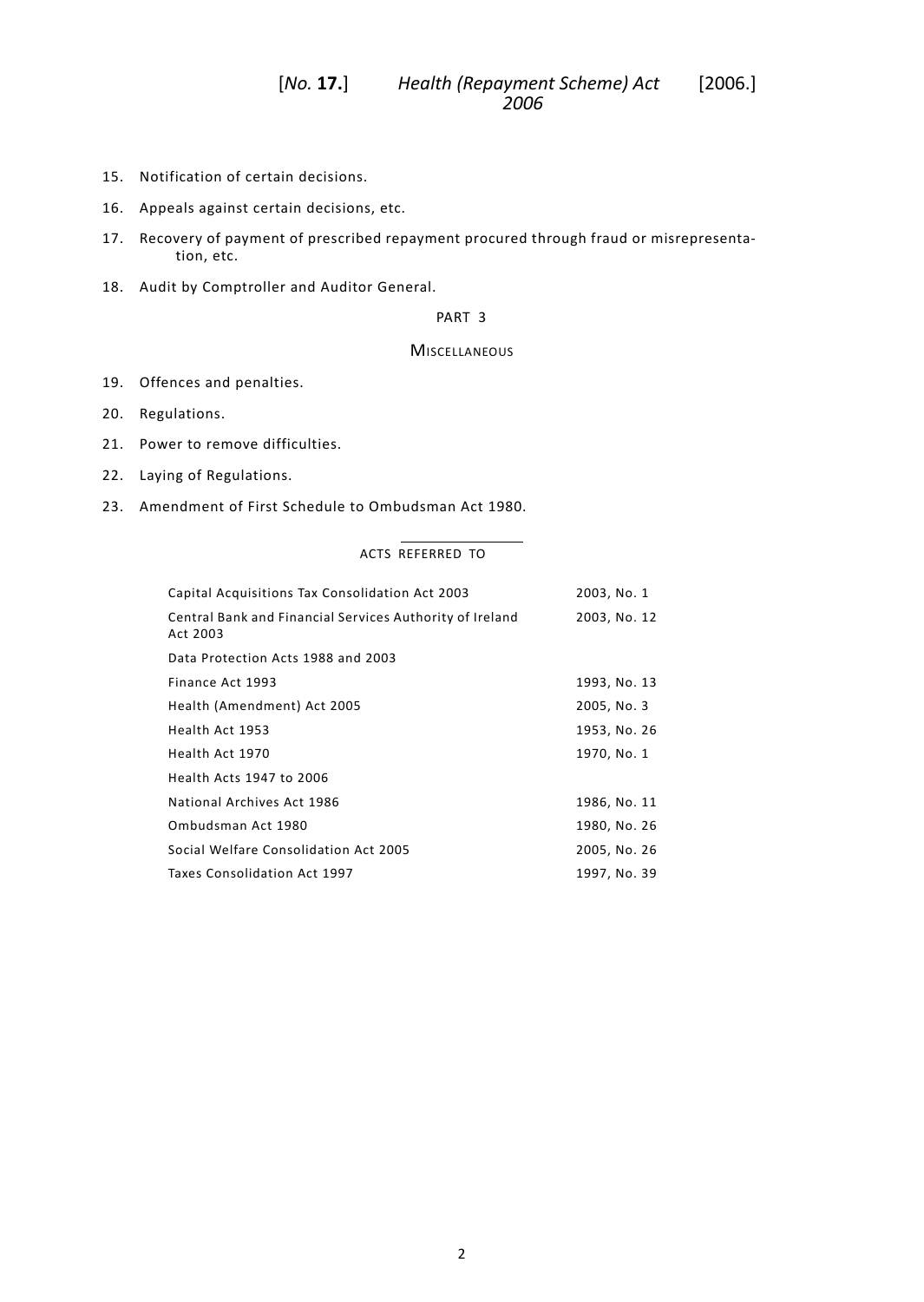

*Number* 17 *of* 2006

### **HEALTH (REPAYMENT SCHEME) ACT 2006**

### **REVISED**

#### **Updated to 25 May 2018**

AN ACT TO PROVIDE FOR A SCHEME TO REPAY RECOVERABLE HEALTH CHARGES AND TO REGULATE PATIENTS' PRIVATE PROPERTY ACCOUNTS, AND TO PROVIDE FOR RELATED MATTERS.

[23*rd June*, 2006]

<span id="page-6-1"></span><span id="page-6-0"></span>BE IT ENACTED BY THE OIREACHTAS AS FOLLOWS:

# PART 1

### PRELIMINARY AND GENERAL

**1**.— (1) This Act may be cited as the Health (Repayment Scheme) Act 2006.

(2) The Health Acts 1947 to 2006 and this Act shall be construed together as one Act and the collective citation "the Health Acts 1947 to 2006" shall include this Act.

<span id="page-6-2"></span>(3) This Act shall come into operation on such day or days as the Minister for Health and Children may appoint by order or orders either generally or with reference to any particular purpose or provision and different days may be so appointed for different purposes or provisions.

Short title, construction, collective citation and commence-

ment.

Interpretation. **2**.— In this Act, unless the context otherwise requires—

"accept", in relation to a prescribed repayment, shall be construed in accordance with *section [16\(](#page-19-1)13)*;

"act" includes an omission;

**[**'Agency' means the National Treasury Management Agency established by section 3 of the National Treasury Management Agency Act 1990;**]**

"application" means an application under *section [5](#page-10-1)(1)*;

3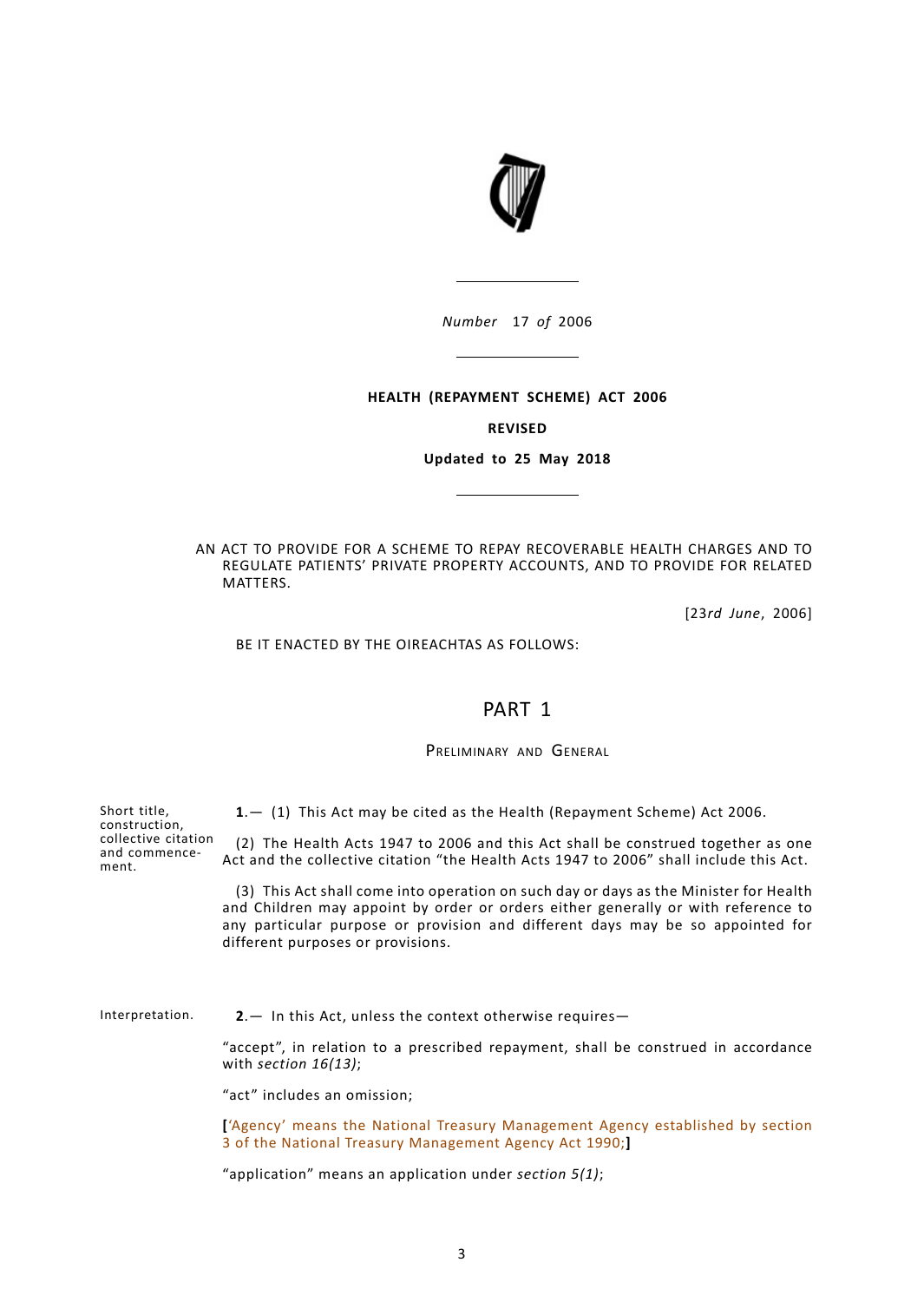"applicant", in relation to an application, means the relevant person or connected person who made the application;

**[**...**]**

**[**'central treasury services' means central treasury services within the meaning of section 18 of the National Treasury Management Agency (Amendment) Act 2000;**]**

"child" includes a step-child;

"connected person", in relation to a relevant person, means—

- (*a*) a person who has been nominated in writing by the relevant person for the purposes of making an application,
- (*b*) the Registrar of Wards of Court **[**or the county registrar concerned, as the case requires,**]** if the relevant person is a ward of court,
- (*c*) a person with an enduring power of attorney in respect of the relevant person,
- (*d*) a next friend appointed by a court,
- (*e*) the Executive if—
	- (i) none of *paragraph (a)*, *(b)*, *(c)* or *(d)* is applicable to the relevant person, and
	- (ii) the relevant person is unable to make an application due to a physical or mental disability or ill-health,
- (*f*) in the case of a relevant person who died on or after 9 December 1998—
	- (i) the legal personal representative of the estate of the relevant person if a grant of representation has issued in respect of the estate,
	- (ii) a person entitled to extract such grant of representation if a grant of representation has not issued in respect of the estate, or
- (*g*) a living spouse or living child of the relevant person who has paid, on behalf of the relevant person, the whole or part of the amount referred to in the definition of "recoverable health charge" by virtue of which the relevant person is a relevant person;

"Executive" means the Health Service Executive;

"ex gratia scheme" means that scheme, announced by the Minister on 16 December 2004, whereby ex gratia payments were made to persons in respect of charges paid for in-patient services under—

- (*a*) the Health (Charges for In-Patient Services) Regulations 1976 (S.I. No. 180 of 1976) as in force at any time before, on or after they were amended by the Health (Charges for In-Patient Services) (Amendment) Regulations 1987 (S.I. No. 300 of 1987), or
- (*b*) the Institutional Assistance Regulations 1954 (S.I. No. 103 of 1954) as in force at any time before, on or after they were amended by the Institutional Assistance Regulations 1965 (S.I. No. 177 of 1965),

when they had full eligibility;

"Fund" has the meaning assigned to it by *section [11](#page-15-0)(1)*;

"Minister" means the Minister for Health and Children;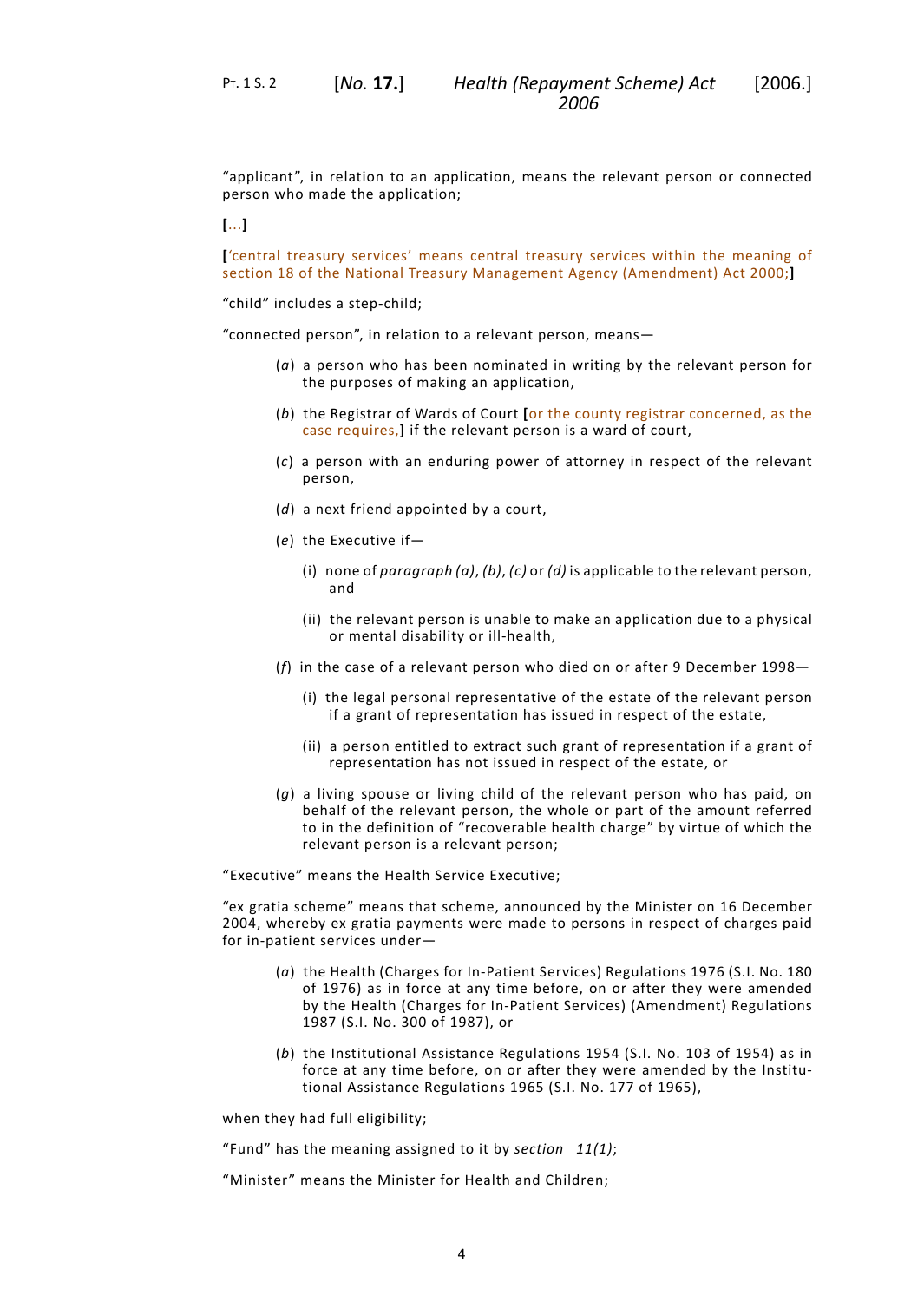- (*a*) a person provided with in-patient services referred to in section 53 of the Health Act 1970 (as amended by section 4 of the Health (Amendment) Act 2005),
- (*b*) a person provided with institutional assistance under section 54 of the Health Act 1953,
- (*c*) a person in a residence used wholly or partly as a setting to provide care for persons with a physical or mental disability, or
- (*d*) a person otherwise being cared for by, or on behalf of, the Executive due to a physical or mental disability or ill-health,

that is managed, on behalf of that person, by the Executive or by another person under an arrangement with the Executive, whether before, on or after the commencement of *section [9](#page-12-0)*;

"prescribed cut-off date", in relation to *section [5\(](#page-10-1)3)(b)*, means the date prescribed in regulations made under *section [20](#page-22-2)(1)(a)* in respect of that section;

"prescribed repayment", in relation to a recoverable health charge, means a payment under *section [6](#page-10-2)(1)(a)* or *(b)* in respect of the recoverable health charge;

"recoverable health charge" means that amount which has been paid of-

- (*a*) a charge imposed on a person with full eligibility under the Health (Charges for In-Patient Services) Regulations 1976 (S.I. No. 180 of 1976), as in force at any time before 14 July 2005, including as so in force as amended by the Health (Charges for In-Patient Services) (Amendment) Regulations 1987 (S.I. No. 300 of 1987), or
- (*b*) a contribution, for in-patient services only, required of a person with full eligibility under the Institutional Assistance Regulations 1954 (S.I. No. 103 of 1954), as in force at any time on or after the commencement of the Regulations referred to in *paragraph (a)*, including as so in force as amended by the Institutional Assistance Regulations 1965 (S.I. No. 177 of 1965);

"reject", in relation to a prescribed repayment, shall be construed in accordance with *section [16](#page-19-1)(1)(b)*;

"relevant person", in relation to a recoverable health charge, means the person referred to in *paragraph (a)* or *(b)* of the definition of "recoverable health charge" and whether or not that person was the person who paid all or any of the amount referred to in that definition;

"scheme administrator"—

- (*a*) means, subject to *paragraph (b)*, the Executive,
- (*b*) means, in relation to a provision of this Act the subject of a nomination under *section [3\(](#page-9-0)2)*, the person the subject of that nomination;

"specified", in relation to a form, means specified under *section [4](#page-9-1)*;

"spouse", in relation to a relevant person, means a spouse within the meaning of **[**section 3(10)**]** of the Social Welfare Consolidation Act 2005.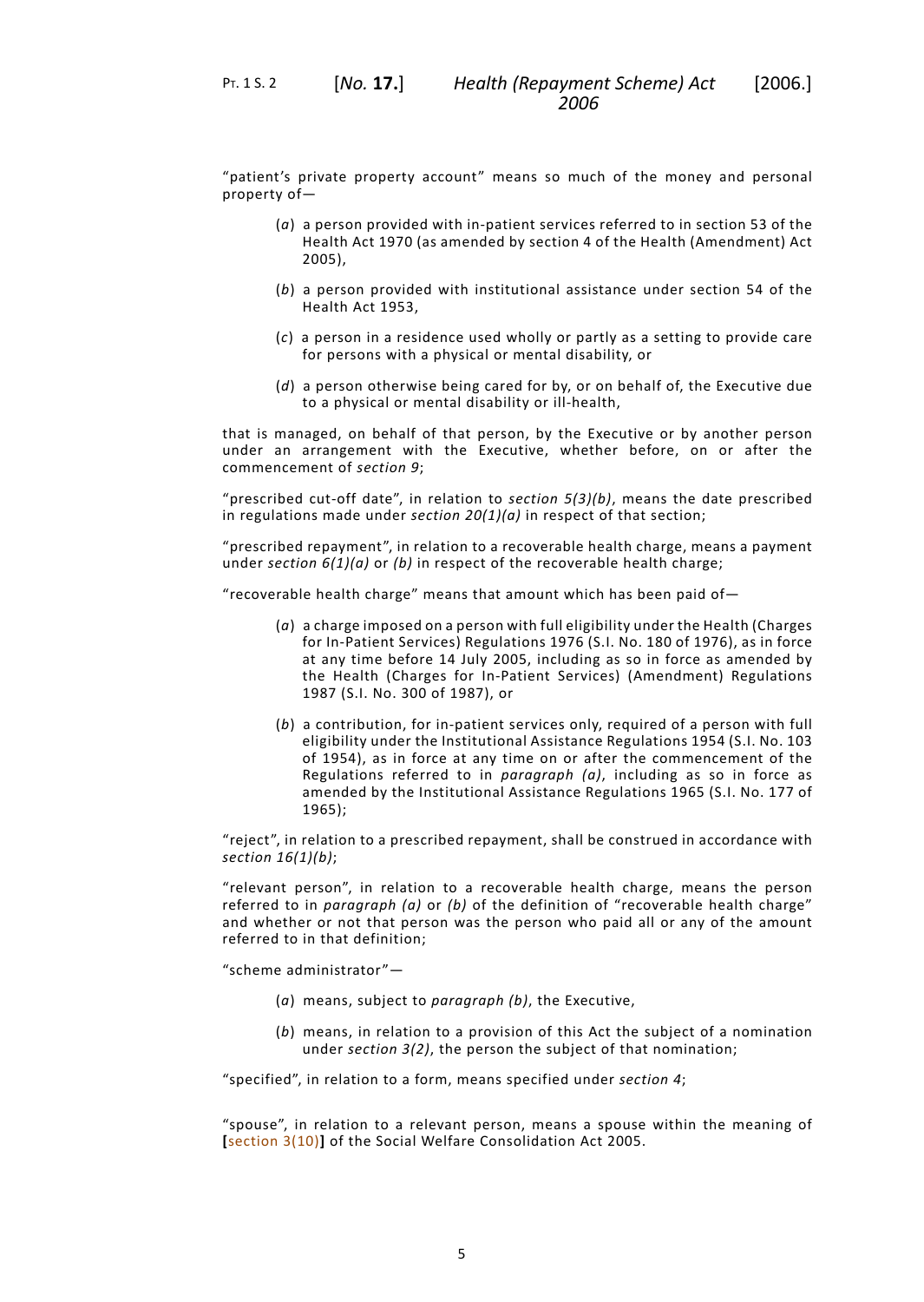Executive may enter into arrangement with person to provide services for purposes of this Act, etc.

<span id="page-9-0"></span>**3**.— (1) The Executive may enter into an arrangement with a person (including any public officer or public body) for the person to provide services, on behalf of the Executive, for the purposes of this Act (including making an application in the Executive's capacity falling within *paragraph (e)* of the definition of "connected person" and in relation to the functions imposed under this Act on the Executive in respect of the Fund).

<span id="page-9-1"></span>(2) The Executive may, in relation to a provision of this Act, nominate in writing a person who has entered into an arrangement referred to in *subsection (1)*, and subject to such conditions, if any, as the Executive thinks fit and specified in the nomination, to be the scheme administrator in relation to that provision.

Power of scheme administrator to specify forms.

**4**.— (1) Subject to *subsection (2)*, the scheme administrator may specify the form of any document required under this Act to be in the specified form and the form of such other documents required for the purposes of this Act as the scheme administrator thinks fit.

(2) Without prejudice to the generality of *subsection (1)*, an application shall contain a summary of—

- (*a*) the purpose of the application, and
- (*b*) the consequences of the determination of the application under *section [6](#page-10-2)(1)(a)*, *(b)* or *(c)* (including the right to appeal under *section [16](#page-19-1)(1)* against a decision under *section [6](#page-10-2)(1)(a)*, *(b)* or *(c)*).
- (3) A form specified under this section shall be—
	- (*a*) completed in accordance with such directions and instructions as are specified in the form,
	- (*b*) subject to *subsection (4)*, accompanied by such documents (including instruments, certificates, duplicates of the form and statutory declarations) as are specified in the form, and
	- (*c*) if the completed form is required to be provided to the scheme administrator or any other person, so provided in the manner, if any, specified in the form.

(4) Without prejudice to the generality of *subsection (2)(b)*, an application made by an applicant falling within *paragraph (e)* of the definition of "connected person" and that is in respect of a living relevant person shall be accompanied by a certificate in a form specified under this section—

- (*a*) issued by a registered medical practitioner who has examined the relevant person not earlier than 6 months before the date on which the application was signed,
- (*b*) stating—
	- (i) the date of the examination, and
	- (ii) that, in the opinion of the practitioner, the relevant person—
		- (I) is of sufficient capacity to understand the summary referred to in *subsection (2),* or
		- (II) is not of sufficient capacity to understand the summary referred to in *subsection (2),*

and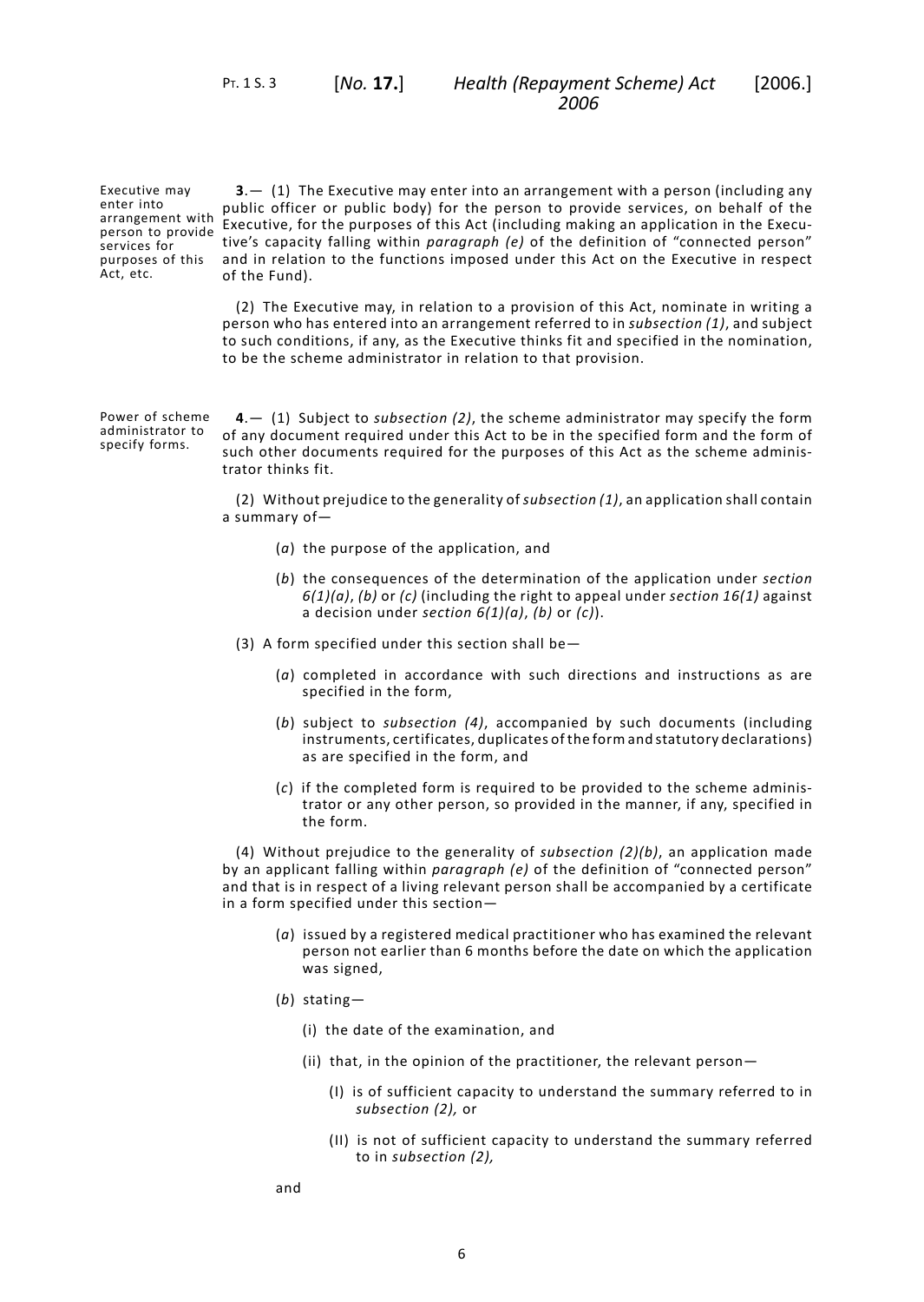*Health (Repayment Scheme) Act* [2006.] PT. 1 S. 4 [*No.* **17.**] *2006*

- (*c*) signed by the practitioner.
- <span id="page-10-0"></span>(5) The scheme administrator's power under *subsection (1)*—
	- (*a*) shall be exercised in such a way as to require the person completing the form to make a statutory declaration as to whether the particulars contained in the form are true and correct to the best of that person's knowledge and belief,
	- (*b*) may be exercised in such a way as to specify 2 or more forms of any document referred to in that subsection, whether as alternatives, or to provide for particular circumstances or particular cases, as the scheme administrator thinks fit.

# PART<sub>2</sub>

### REPAYMENT SCHEME

<span id="page-10-1"></span>Application for prescribed repay- specified form to the scheme administrator for a prescribed repayment in respect of ment. **5**.— (1) A relevant person or a connected person may make an application in the a recoverable health charge.

> (2) The scheme administrator may refuse to consider or further consider an application if—

- (*a*) the application does not comply with *subsection (1),* or
- (*b*) the applicant fails to provide the scheme administrator with such information in addition to the information provided by or with the application as the scheme administrator may reasonably require to enable the scheme administrator to determine the application under *section [6](#page-10-2)*.

(3) The scheme administrator shall refuse to consider an application made on or after—

- (*a*) 1 January 2008, or
- (*b*) the prescribed cut-off date,

<span id="page-10-2"></span>whichever is the later.

Determination of application. **6**.— (1) Subject to *subsection (2)*, the scheme administrator shall determine an application—

- (*a*) if the scheme administrator is satisfied—
	- (i) that the applicant is entitled under this Act to make the application,
	- (ii) that the purported recoverable health charge to which the application relates is a recoverable health charge, whether in whole or in part, and
	- (iii) as to the amount ("eligible amount") of that purported recoverable health charge which is a recoverable health charge,
- by causing a payment, equivalent to the sum of the eligible amount and the interest, if any, payable by virtue of regulations made under *section [20\(](#page-22-2)1)(b)* which are applicable to this paragraph, to be made as soon as is practicable,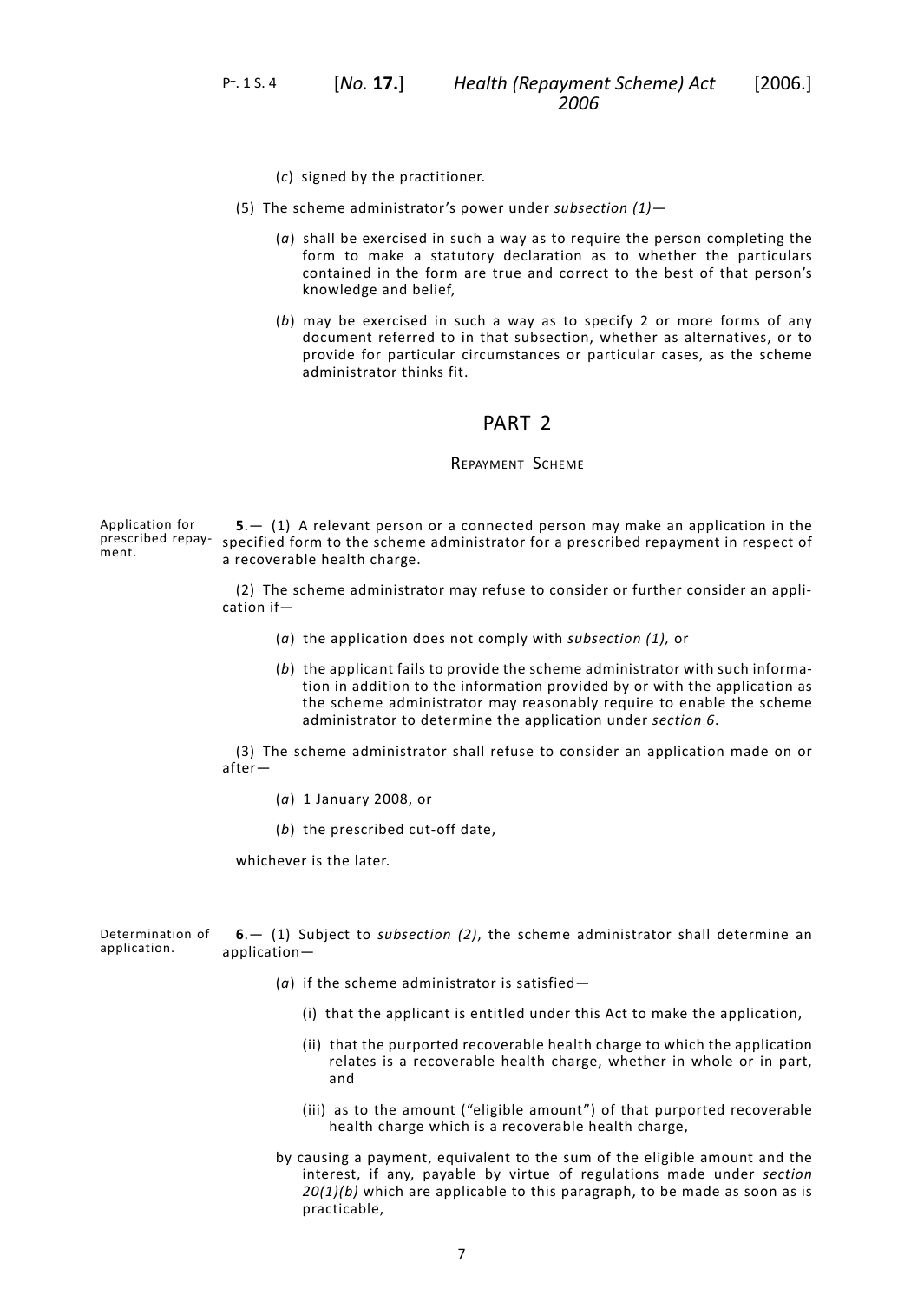- (*b*) if the scheme administrator is—
	- (i) satisfied that the applicant is entitled under this Act to make the application,
	- (ii) satisfied that the purported recoverable health charge to which the application relates is a recoverable health charge, whether in whole or in part, and
	- (iii) not satisfied, for whatever reason, as to the amount of that purported recoverable health charge which is a recoverable health charge,

by causing a payment to be made, as soon as is practicable—

- (I) subject to *subparagraph (II)*, by reference to the income the relevant person had, the type of in-patient the relevant person was or the type of institutional assistance the relevant person received, as the case may be, and the nature of the charge imposed on, or the contribution required of, the relevant person, during the period in which the relevant person was an in-patient for the purposes of the regulations referred to in *paragraph (a)* or *(b)* of the definition of "recoverable health charge",
- (II) if the information referred to in *subparagraph (I)* is not available and subject to *subparagraph (III)*, that does not exceed 80 per cent of the maximum of the weekly rate of the old age (non-contributory) pension, within the meaning of the Social Welfare Acts, as applicable during the period to which the recoverable health charge relates,
- (III) that takes into account the interest, if any, payable by virtue of regulations made under *section [20](#page-22-2)(1)(b)* which are applicable to this paragraph,
- (*c*) if neither *paragraph (a)* nor *(b)* applies, by refusing the application.

<span id="page-11-0"></span>(2) Where the scheme administrator, not being the Executive, determines an application pursuant to *subsection (1)(a)* or *(b)*, then, subject to *section [16\(](#page-19-1)12)*, the Executive shall make the prescribed repayment concerned as soon as is practicable.

<span id="page-11-1"></span>**7**.— The scheme administrator shall—

- (*a*) in considering and determining applications, and
- (*b*) in causing prescribed repayments to be made,

give priority to living relevant persons over the estates of relevant persons.

Operation of other enactments, etc. on prescribed repay-

ments.

Priority of living relevant persons over estates of relevant persons.

- **8**.— (1) A prescribed repayment—
	- (*a*) made to a living relevant person, or
	- (*b*) made directly to a living spouse or living child of a relevant person by virtue of *section [9](#page-12-0)(8)*,

shall be disregarded for the purposes of income tax assessment under the Income Tax Acts within the meaning of the Taxes Consolidation Act 1997.

- (2) A prescribed repayment—
	- (*a*) made to a living relevant person,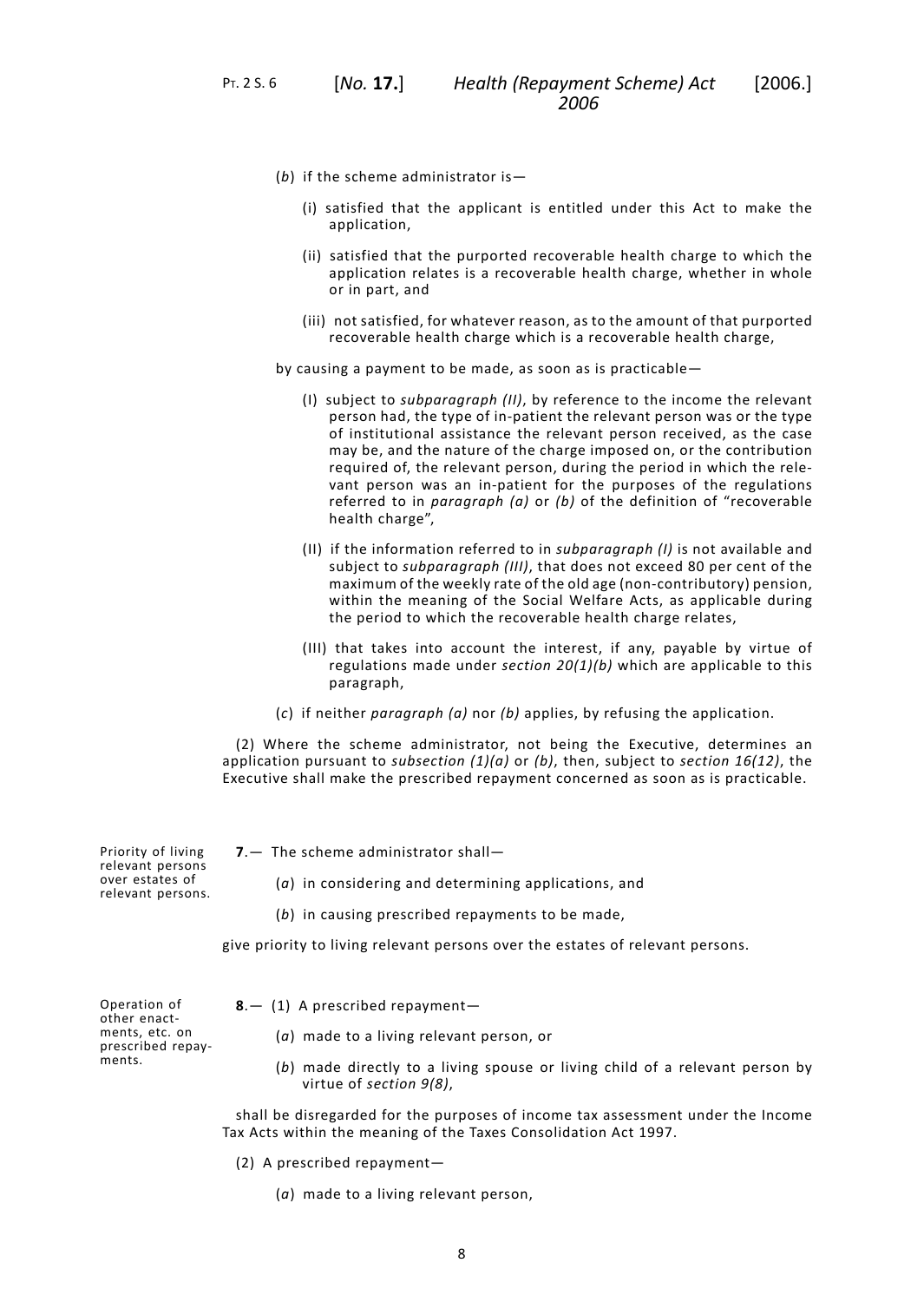- (*b*) made to the spouse or former spouse of a living or deceased relevant person, or
- (*c*) made directly to a living child of a relevant person by virtue of *section [9](#page-12-0)(8)*,

shall be disregarded in the assessment under any enactment of a person's means for the purposes of determining, assessing or reviewing (or any words to the like effect) a person's entitlement, or level of entitlement, to a health or social welfare benefit (including any subvention to be applied towards any such benefit).

(3) A prescribed repayment made in respect of a recoverable health charge shall not of itself be a ground for withdrawing any tax relief previously granted in respect of the recoverable health charge.

(4) A prescribed repayment made to any person shall be disregarded for the purposes of Chapter 1 of Part VI of the Finance Act 1993.

(5) Section 48(4) of the Capital Acquisitions Tax Consolidation Act 2003 shall not apply to a prescribed repayment.

- (6) Without prejudice to any other method of recovery—
	- (*a*) any payments made to or in respect of a relevant person under the ex gratia scheme, or
	- (*b*) any charge imposed under the Health (Charges for In-Patient Services) Regulations 2005 (S.I. No. 276 of 2005) on a relevant person and which has not been paid,

<span id="page-12-0"></span>may be offset against any prescribed repayment to be made to or in respect of that relevant person.

- Payment of prescribed repayments and operation of patients' private property accounts, etc.
- **9**.— (1) Subject to *subsection (3)*, the Executive may pay a prescribed repayment—
	- (*a*) into the relevant person's bank, building society, credit union or post office account or by cheque,
	- (*b*) in the case of a living relevant person, into the relevant person's patient's private property account.
- (2) The Executive—
	- (*a*) may invest money—
		- (i) held in any patient's private property account—
			- (I) unless otherwise directed in writing by the account holder, or
			- (II) unless otherwise directed in writing by a next friend appointed by a court,

and

- **[**(ii) as follows:
	- **[**(I) with a financial institution authorised by the Central Bank of Ireland;**]**
	- (II) in securities of the Government (including savings certificates); or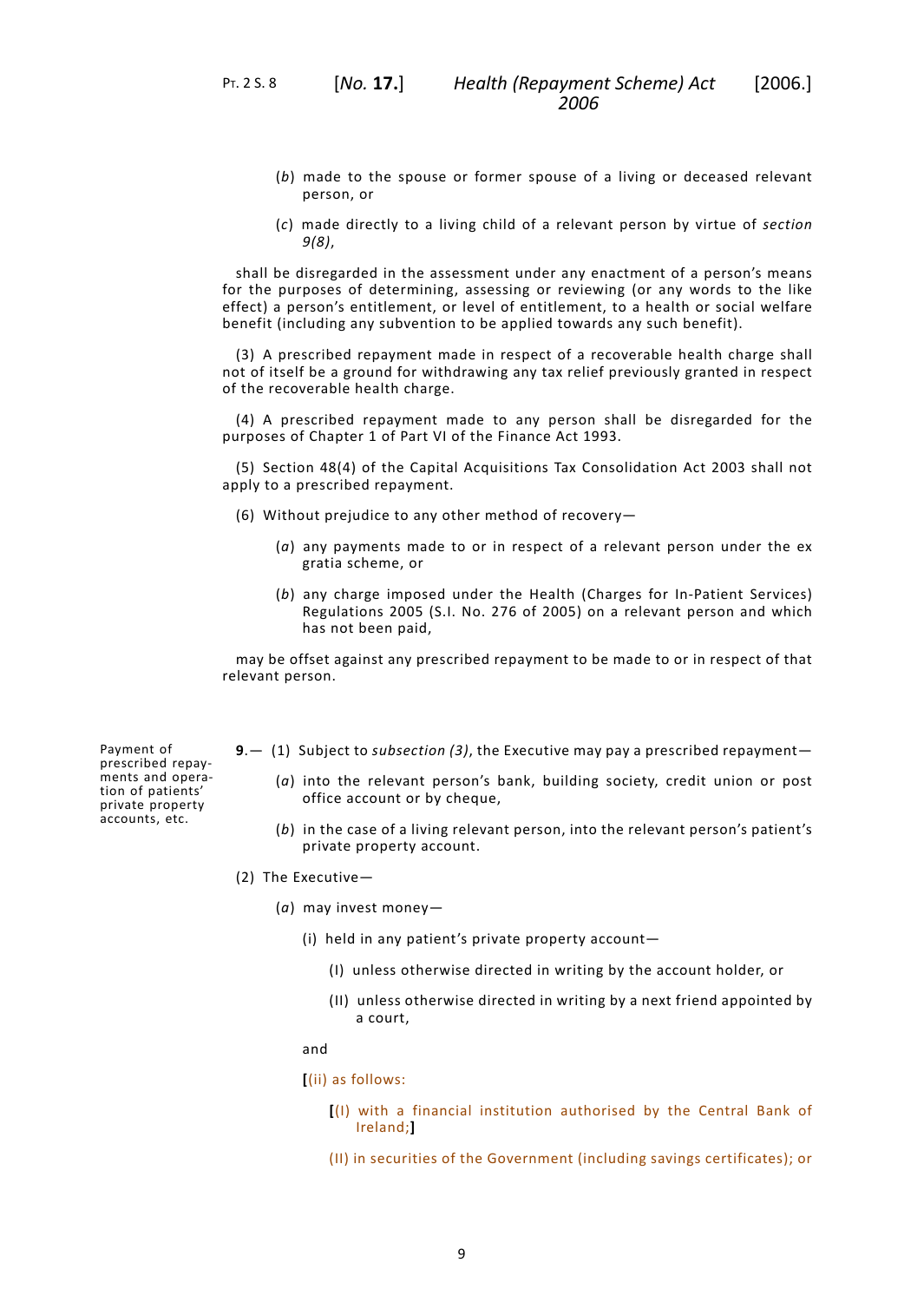- (III) in securities guaranteed as to capital and interest by the Minister for Finance,**]**
- (*b*) may use money held in any patient's private property account for the benefit of the account holder—
	- (i) unless otherwise directed in writing by the account holder, or
	- (ii) unless otherwise directed in writing by a next friend appointed by a court,
- **[**...**]**
- (*c*) may, in respect of the patients' private property accounts of all or some of the account holders residing in the same hospital or other institution, make an application, not more than once in each calendar year, to a judge of the Circuit Court in whose circuit the hospital or other institution, as the case may be, is situated, for directions as to how the Executive may use any money in excess of €5,000 or the amount prescribed in regulations made under *section [20](#page-22-2)(1)(c)*, whichever is the greater, in any of those accounts for the benefit of the account holder in whose patient's private property account the excess is **[**lodged, and**]**
- **[**(*d*) may deposit moneys held in any patient's private property account, unless otherwise directed in writing by the account holder or a next friend appointed by a court, in central treasury services,
- (*e*) may request the Agency to manage some or all of the moneys in patients' private property accounts subject to such conditions as the Executive and the Agency may agree to from time to time,
- (*f*) may amend or revoke a request referred to in paragraph (*e*) (but without prejudice to the validity of any act done pursuant to the request before the amendment or revocation, as the case may be),**]**

**[**(2A) The Agency shall, by virtue of this subsection, have all such powers as are necessary for or incidental to the carrying out of a request referred to in subsection (2)(*e*).**]**

- (3) Where a prescribed repayment to be made—
	- (*a*) is in respect of a living relevant person and arises from an application made by an applicant falling within *paragraph (a)* of the definition of "connected person", then the Executive shall, subject to any directions under *subsection (7)* to the contrary, only pay the prescribed repayment into an account (which may be a patient's private property account) of the relevant person,
	- (*b*) is in respect of a living relevant person the subject of a certificate falling within *section [4](#page-9-1)(4)(b)(ii)(II)*, then the Executive shall, subject to any directions under *subsection (7)* to the contrary, only pay the prescribed repayment into the relevant person's patient's private property account.

(4) The Executive shall not make an application referred to in *subsection (2)(c)* until after it has—

- (*a*) given notice in writing of its intention to make such an application to the account holders to whom the application relates, and
- (*b*) published a notice of its intention to make such an application in at least one daily newspaper circulating in the State.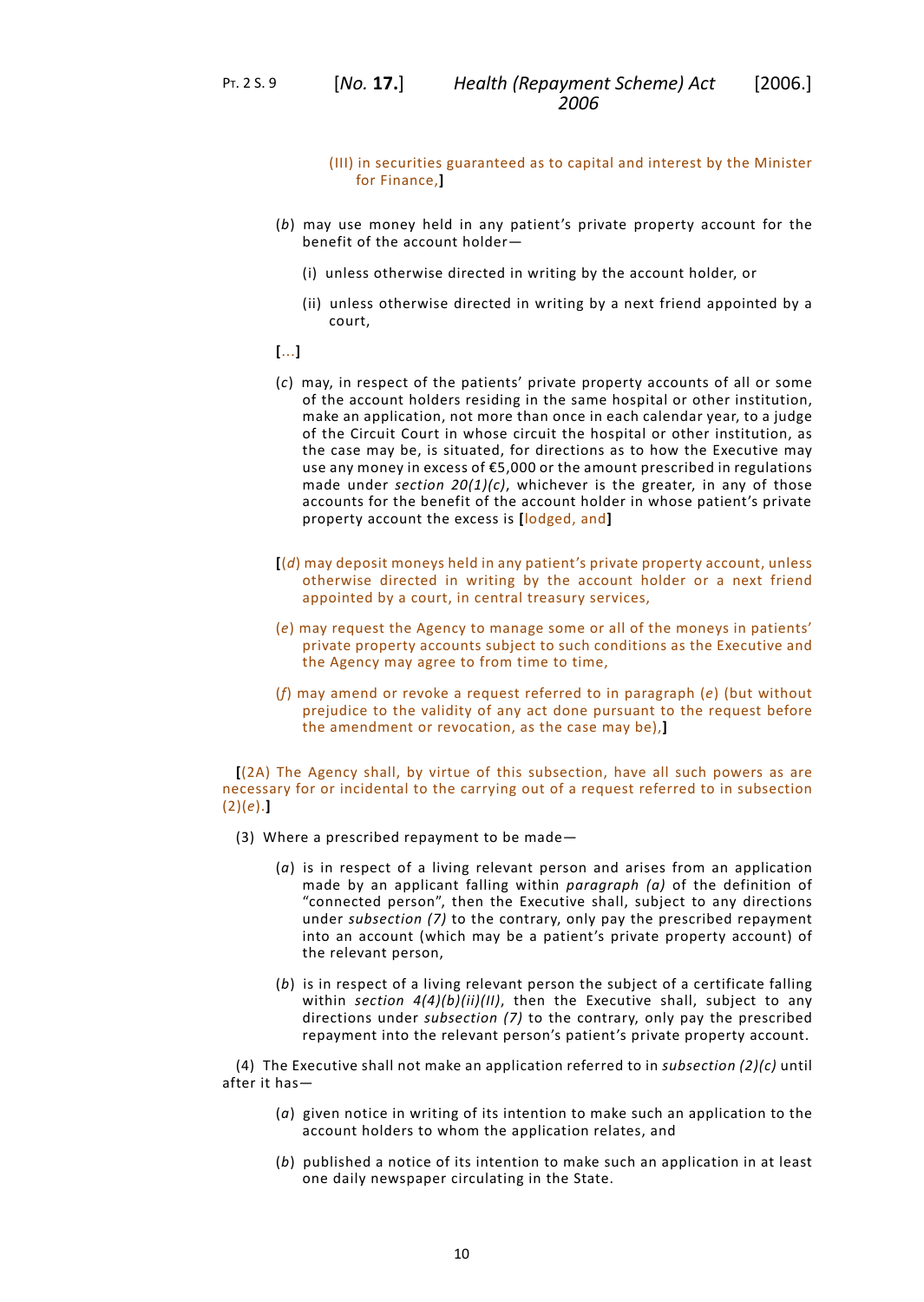(5) A judge of the Circuit Court shall determine an application under *subsection (2)(c)* by giving such directions as the judge considers in the best interests of the account holders to whom the application relates.

(6) Where *subsection (3)* applies to a prescribed repayment, then the Executive or any other interested person may make an application to a judge of the Circuit Court in whose circuit the relevant person to whom the prescribed repayment relates is residing for the prescribed repayment to be made otherwise than as specified in that subsection.

(7) A judge of the Circuit Court shall determine an application under *subsection (6)* by giving such directions as the judge considers in the best interests of the relevant person to whom the application relates, including a direction that the Executive pay the prescribed repayment to which the application relates into such account, or to such person, as is specified in the direction.

(8) The Executive shall not pay a prescribed repayment directly to a living spouse or living child of a relevant person except in so far as the spouse or child, as the case may be, has satisfied the Executive that the prescribed repayment relates to an amount referred to in the definition of "recoverable health charge"—

- (*a*) paid by the spouse or child, as the case may be, on behalf of the relevant person, and
- (*b*) by virtue of which the relevant person is a relevant person.

<span id="page-14-0"></span>(9) In this section, "account holder", in relation to a patient's private property account, means the person for whom the account was established.

Settlements. **10**.— (1) Subject to *subsection (2)*, the making of an application for a prescribed repayment in respect of a recoverable health charge does not waive any other cause of action the applicant may have in respect of the recoverable health charge.

> (2) A person who accepts a prescribed repayment in respect of a recoverable health charge (whether or not the prescribed repayment is for the whole or part of the amount sought in the application concerned) thereby waives—

- (*a*) the person's right to sue for any part of that recoverable health charge, and
- (*b*) all other causes of action relating to the recoverable health charge.
- (3) Where a person has received—
	- (*a*) an award from a court, or
	- (*b*) a settlement,

in respect of a recoverable health charge (whether or not the award or settlement is for the whole or part of the recoverable health charge), the person shall not be entitled to make an application in respect of any part of that recoverable health charge.

(4) Notwithstanding any period of time specified in rules of court for the payment into court, by way of lodgement, of a sum of money in satisfaction of an application, where the applicant has rejected a prescribed repayment, then the Executive may pay the amount of the prescribed repayment, or such other sum of money as the Executive thinks fit in all the circumstances of the case, into the court concerned in respect of any civil proceedings in which the applicant is a party and which arise out of the same, or substantially the same, acts complained of in the application.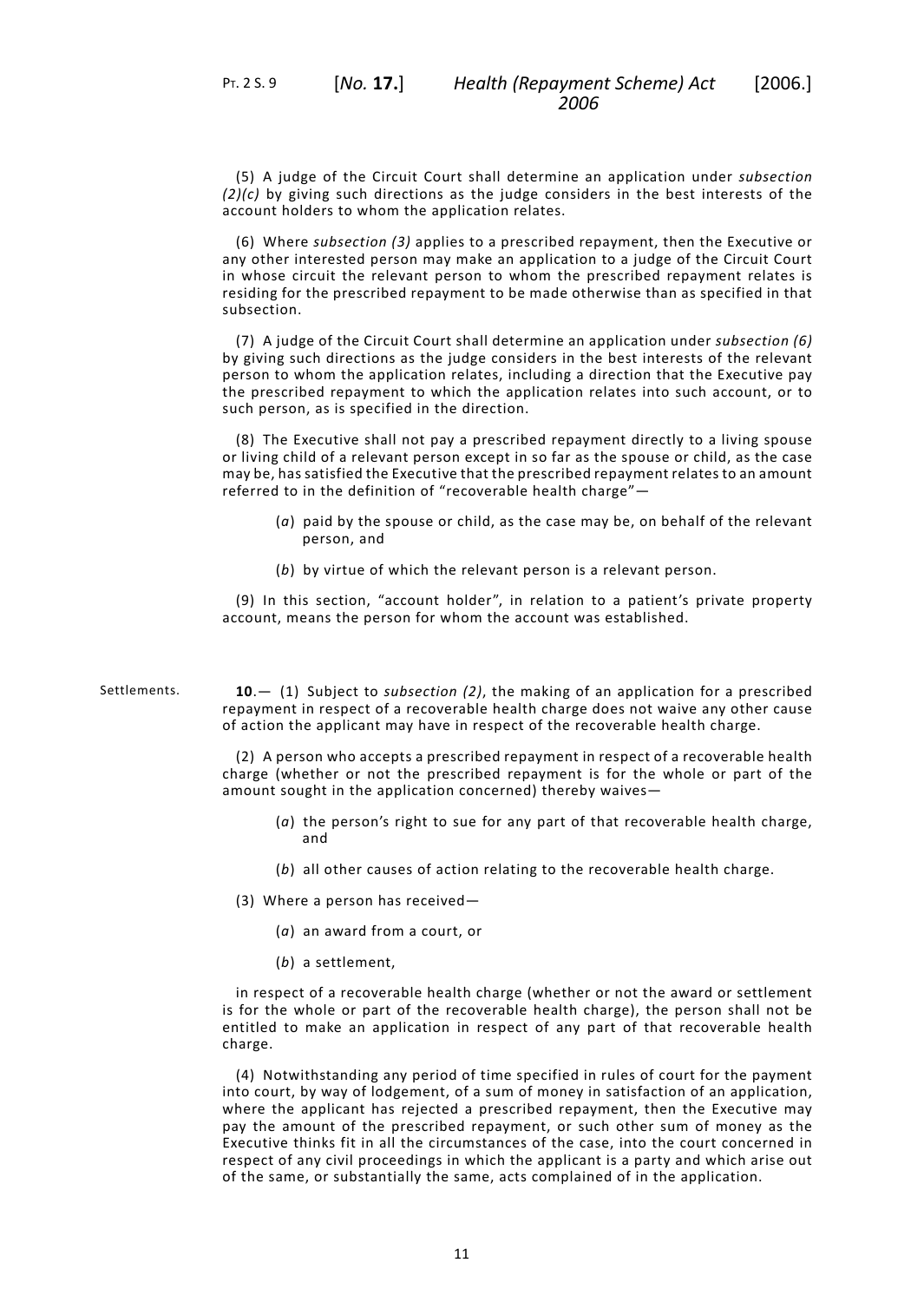Donations of prescribed repayments, etc. **11**.— (1) The Executive may establish and manage a fund, to be known as the Repayment Scheme (Donations) Fund ("the Fund"), to be applied by the Executive for the purposes of providing improvements in public health services provided to dependent older persons and persons with disabilities and the expenses of which are

<span id="page-15-0"></span>non-recurring and are not expenses which would, in the ordinary course of the provision of such public health services, have otherwise been expenses met by an allocation from the Minister for Finance or another Minister of the Government.

(2) If the Fund is established, an applicant (other than an applicant falling within *paragraph (e)* of the definition of "connected person") may give a direction in an application that any or all prescribed repayments arising from the application shall be paid into the Fund.

(3) Subject to *section [9](#page-12-0)(3)*, the Executive shall cause a direction referred to in *subsection (2)* to be complied with.

- (4) The moneys of the Fund shall comprise—
	- (*a*) such prescribed repayments as are paid into the Fund pursuant to a direction referred to in *subsection (2)*, and
	- (*b*) such other moneys that are accepted under *subsection (11)*, constitute the proceeds of the sale or other disposal of land or other property accepted under that subsection, or constitute income received on, or the proceeds of the sale or other disposal of, investments made pursuant to *subsection (12)*.

(5) Any prescribed repayment, or other moneys referred to in *subsection (4)(b)*, that is or are paid into the Fund shall be disregarded for the purposes of Chapter 1 of Part VI of the Finance Act 1993.

(6) Any prescribed repayment, or other moneys referred to in *subsection (4)(b)*, that are paid into the Fund shall be treated as having been taken by a person as a benefit for public or charitable purposes and section 76(2) of the Capital Acquisitions Tax Consolidation Act 2003 shall apply accordingly.

(7) The Executive shall submit an annual report on the operation of the Fund, and particulars of the accounts of the Fund, to the Minister not later than 6 months after the expiration of each calendar year (which, in the case of the first such report, means that part of the calendar year commencing on the date on which the Fund was established up to and including the 31 December next following that date).

(8) The Minister shall cause copies of a report referred to in *subsection (7)* to be laid before each House of the Oireachtas.

(9) The Fund shall consist of such accounts as the Minister, after consultation with the Minister for Finance, determines.

(10) Subject to *section [18](#page-21-1)* in so far as that section relates to the Fund, the Executive shall keep the accounts of the Fund.

- (11) The Executive may accept a gift of moneys, land or other property—
	- (*a*) if the gift is made for the benefit of the Fund,
	- (*b*) if the trusts and conditions attached to the gift are not inconsistent with the purposes referred to in *subsection (1)*or with *paragraph (c)*, and
	- (*c*) if, in the case of land or other property, the Executive may, at its discretion, realise the value of the gift for the benefit of the Fund.

**[**(12) The Executive, in respect of moneys standing to the credit of the Fund (other than such moneys for the time being required for the purposes of making payments out of the Fund pursuant to subsection  $(1)$ ) –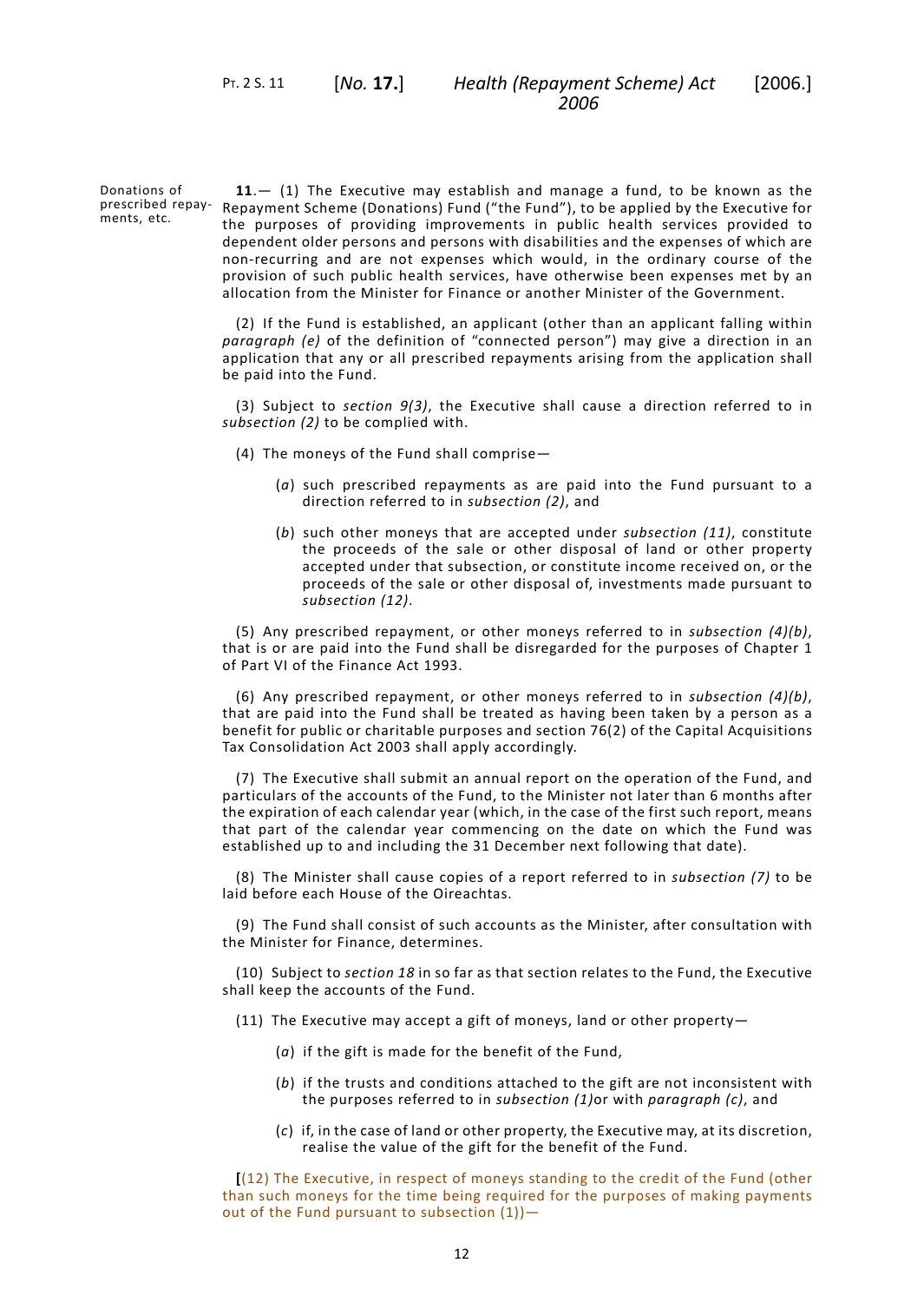- (*a*) may invest such moneys—
	- **[**(i) with a financial institution authorised by the Central Bank of Ireland,**]**
	- (ii) in securities of the Government (including savings certificates), or
	- (iii) in securities guaranteed as to capital and interest by the Minister for Finance,

or

(*b*) may deposit such moneys in central treasury services.

- (13) The Executive—
	- (*a*) may request the Agency to manage some or all of the moneys standing to the credit of the Fund (other than such moneys for the time being required for the purposes of making payments out of the Fund pursuant to subsection (1)) subject to such conditions as the Executive and the Agency may agree to from time to time,
	- (*b*) may amend or revoke a request referred to in paragraph (*a*) (but without prejudice to the validity of any act done pursuant to the request before the amendment or revocation, as the case may be).

<span id="page-16-0"></span>(14) The Agency shall, by virtue of this subsection, have all such powers as are necessary for or incidental to the carrying out of a request referred to in subsection (13)(*a*).**]**

Records. **12**.— (1) The scheme administrator and, if different, the Executive, may each access and process any relevant records for the purposes of this Act.

> (2) Subject to *subsection (3)*, the scheme administrator and, if different, the Executive shall, as soon as is practicable after the commencement of this section, prepare and cause to be promulgated a code of practice to be complied with by a person accessing and processing any relevant records pursuant to *subsection (1)*, or a person referred to in *subsection (4)* having any relevant information in the person's possession, custody or control, in so far as the relevant records or relevant information, as the case may be, consist of personal data.

> (3) The scheme administrator and, if different, the Executive shall not perform the function under *subsection (2)* **[**except after consultation with the Data Protection Commission**]**.

> (4) Subject to *subsection (5)* and *section [14](#page-18-0)*, a person shall not disclose relevant information except for the purpose of the performance of a function by the person under this Act or the provision of services referred to in *section [3\(](#page-9-0)1)*.

> (5) A person may disclose relevant information to a member of the Garda Síochána if the person reasonably believes that the disclosure is necessary in order to prevent the continuance of an act constituting a crime.

> (6) Documents that are prepared for the purpose of performing a function under this Act shall not constitute Departmental records within the meaning of section 2(2) of the National Archives Act 1986.

(7) The Executive shall determine the storage, retention or disposal of—

(*a*) applications (including any documents accompanying applications),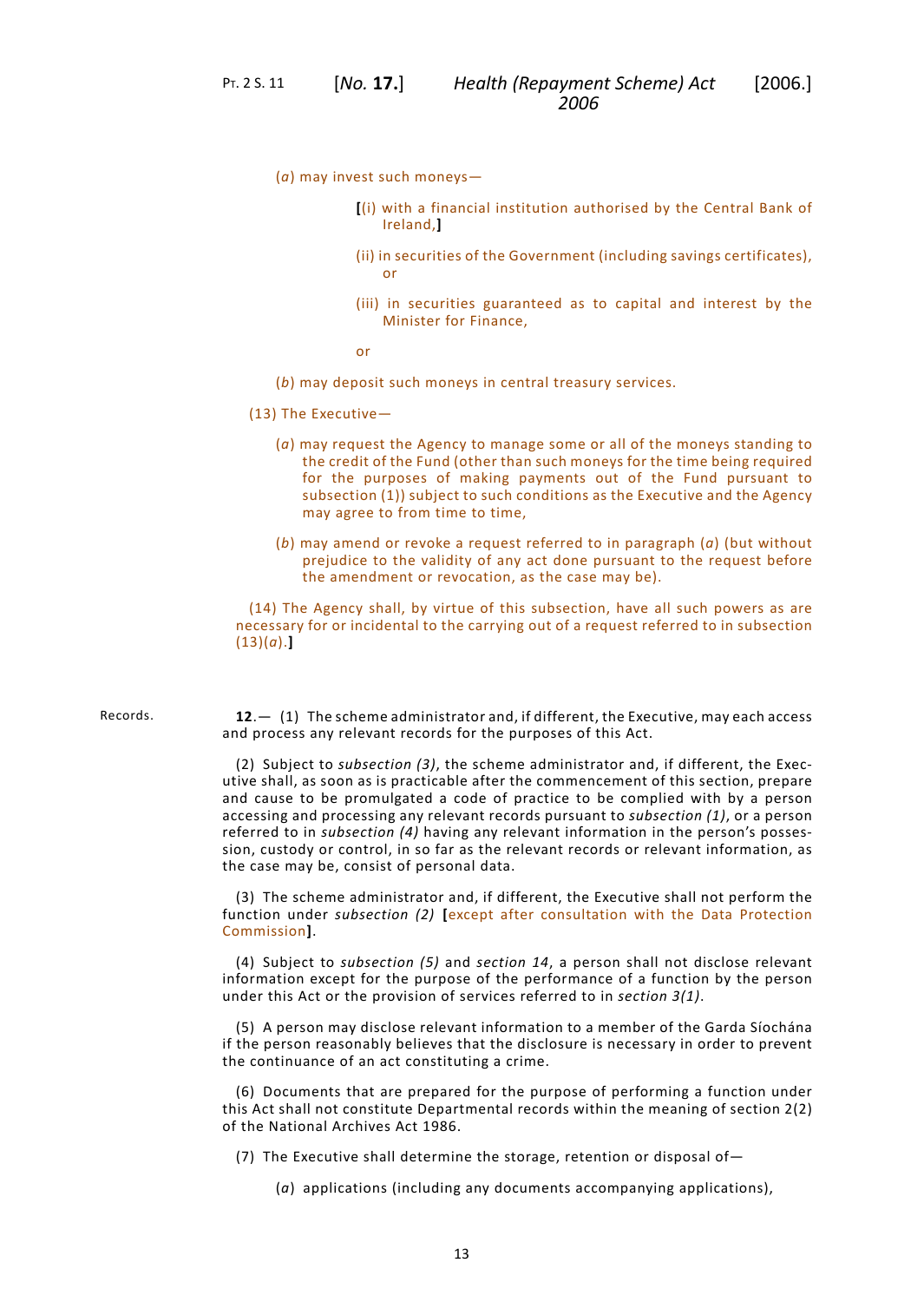- (*b*) documents referred to in *subsection (6),* and
- (*c*) relevant records which are in the possession of, or under the control of, the scheme administrator and, if different, the Executive.

(8) The scheme administrator may request in writing a person to provide the scheme administrator with access to, or copies of, relevant records which—

- (*a*) are in the possession of, or under the control of, the person, and
- (*b*) will or may assist the scheme administrator to perform the scheme administrator's functions under this Act.

(9) A person the subject of a request under *subsection (8)* shall comply with the request as soon as is practicable after the person receives the request.

(10) The Revenue Commissioners may request in writing the scheme administrator to provide them with such information in relation to prescribed repayments made to a person as will or may assist the Commissioners to perform their functions in relation to the assessment, charge, collection and recovery of any tax liabilities applicable to or in relation to the person (including, in the case of a deceased person, the estate of that person).

(11) The scheme administrator shall comply with a request under *subsection (10)* as soon as is practicable after the scheme administrator receives the request.

(12) In this section—

"relevant information", in relation to a person referred to in *subsection (4)*, means information that is provided under this Act to the scheme administrator, the Executive or a person appointed under *section [16](#page-19-1)(3)* and obtained by the first-mentioned person in the course of the performance of a function of the person under this Act or in the provision of services referred to in *section [3\(](#page-9-0)1)*;

<span id="page-17-0"></span>"relevant record" means any record which will or may assist the scheme administrator to determine an application under *section [6](#page-10-2)*.

Special account. **13**.— (1) There shall be set up, on the commencement of this section, a special account, to be funded from moneys provided by the Oireachtas, to be used to pay prescribed repayments and the costs of the Executive in administering this Act in so far as this Act relates to prescribed repayments and to the Executive's establishment and management of the Fund, if any.

> (2) Subject to *subsection (3)*, the moneys in the special account may be used at any time but shall only be used for the purposes for which they were voted and shall be issued out of that account only by direction of the Minister for Finance **[**given with the approval of the Minister for Public Expenditure and Reform**]**.

> (3) Any moneys, including interest (if any), in the special account may be paid into, or disposed of for the benefit of, the Exchequer in accordance with the directions of the Minister for Finance.

> (4) In this section, "special account" means an account for the purposes of this Act in the joint names of the Executive and the Minister for Finance, which account shall—

- (*a*) be an account with the Paymaster General, and
- (*b*) be subject to such terms and conditions as the Minister for Finance, in consultation with the Minister **[**and the Minister for Public Expenditure and Reform**]**, may determine.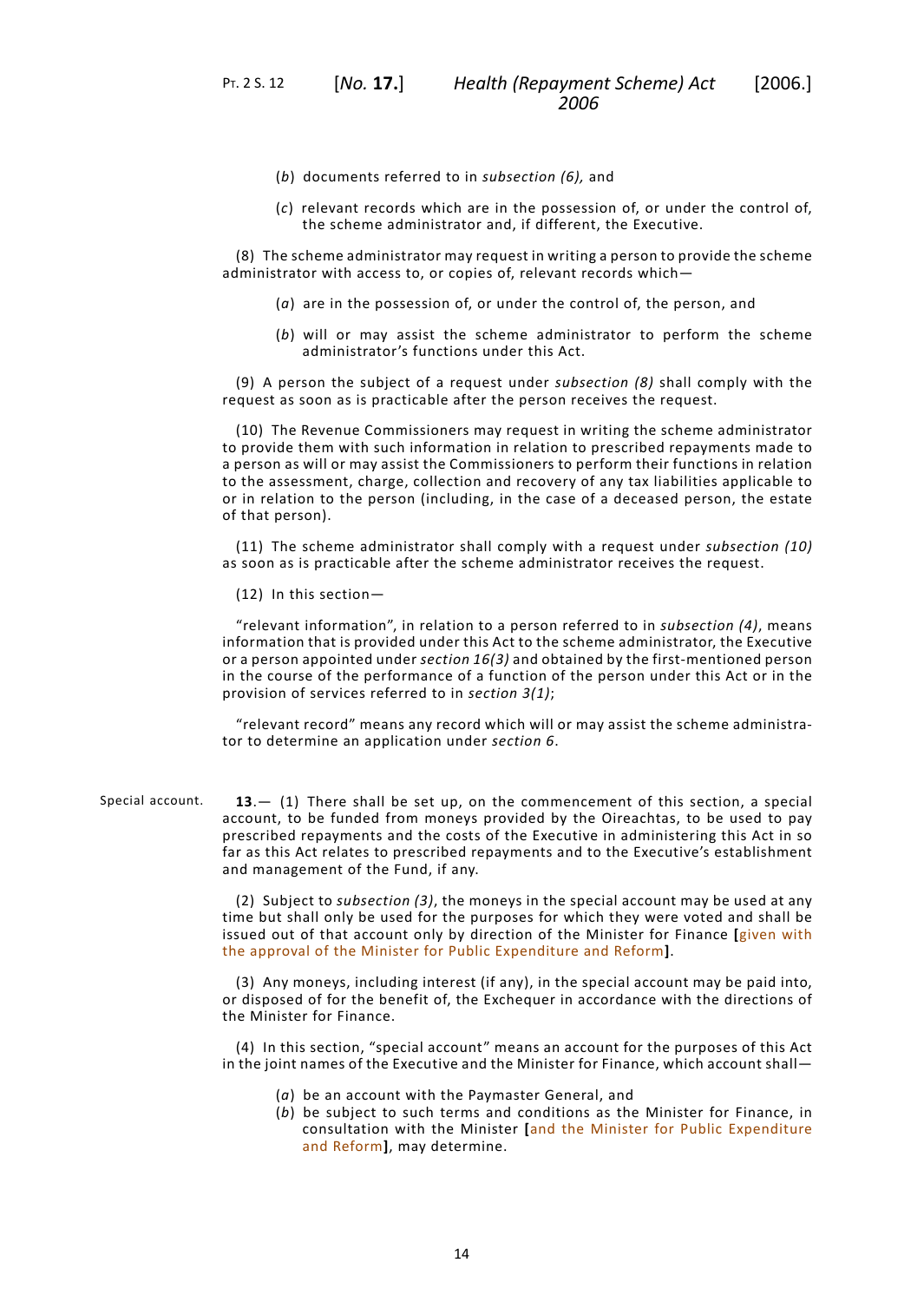<span id="page-18-0"></span>

- Governance. **14.**  $-$  (1) The Minister may make a request in writing to  $-$ 
	- (*a*) the Executive or the scheme administrator to be provided with a report—
		- (i) on the general administration of this Act, or on any particular aspect of the administration of this Act, as specified in the request, and
		- (ii) within such period or, in the case of a series of reports, within such periods, as is or are specified in the request, being a period or periods, as the case may be, reasonable in all the circumstances of the case,
	- (*b*) the Executive to be provided with a report—
		- (i) on the operation of patient's private property accounts generally, on the operation of a class of such accounts, or on any particular aspect of the operation of such accounts or class of such accounts, as the case may be, as specified in the request, and
		- (ii) within such period or, in the case of a series of reports, within such periods, as is or are specified in the request, being a period or periods, as the case may be, reasonable in all the circumstances of the case.

(2) The Executive or the scheme administrator shall comply with a request made under *subsection (1)* of the Executive or the scheme administrator, as the case may be.

(3) The Minister may cause copies of a report provided to the Minister pursuant to a request made under *subsection (1)* to be laid before each House of the Oireachtas.

(4) The scheme administrator shall, in respect of every application not falling within *section [5\(](#page-10-1)2)* or *(3)*, keep a record of—

- (*a*) the name, address, date of birth, date of death (if applicable), periods of full eligibility, and Personal Public Service Number, if any, of the relevant person concerned,
- (*b*) if the applicant is not the relevant person concerned, the name, address and Personal Public Service Number, if any, of the applicant,
- (*c*) the name of the hospital or other institution to which the application relates,
- (*d*) the period for which the relevant person concerned was resident in that hospital or other institution,
- (*e*) the amount of prescribed repayments made, or to be made, in respect of that application and, if that amount has not been paid, or will not be paid, to the relevant person concerned, the name and address of the person to whom the amount has been, or will be, as the case may be, paid, and
- (*f*) particulars of how an amount falling within *paragraph (e)* was calculated.

(5) The Minister may make a request in writing to the scheme administrator to have access to or make copies of any material falling within *paragraph (a)*, *(b)* or *(c)* of *section [12](#page-16-0)(7)* or record kept under *subsection (4)*.

(6) The scheme administrator shall comply with a request made under *subsection (5)* as soon as is practicable after the scheme administrator receives the request.

(7) The Minister may appoint in writing a person (who may be a public officer) to examine, and to report back to the Minister, on the operation of patients' private property accounts generally, on the operation of a class of such accounts, or on any particular aspect of the operation of such accounts or class of such accounts, as the case may be, as specified in the appointment.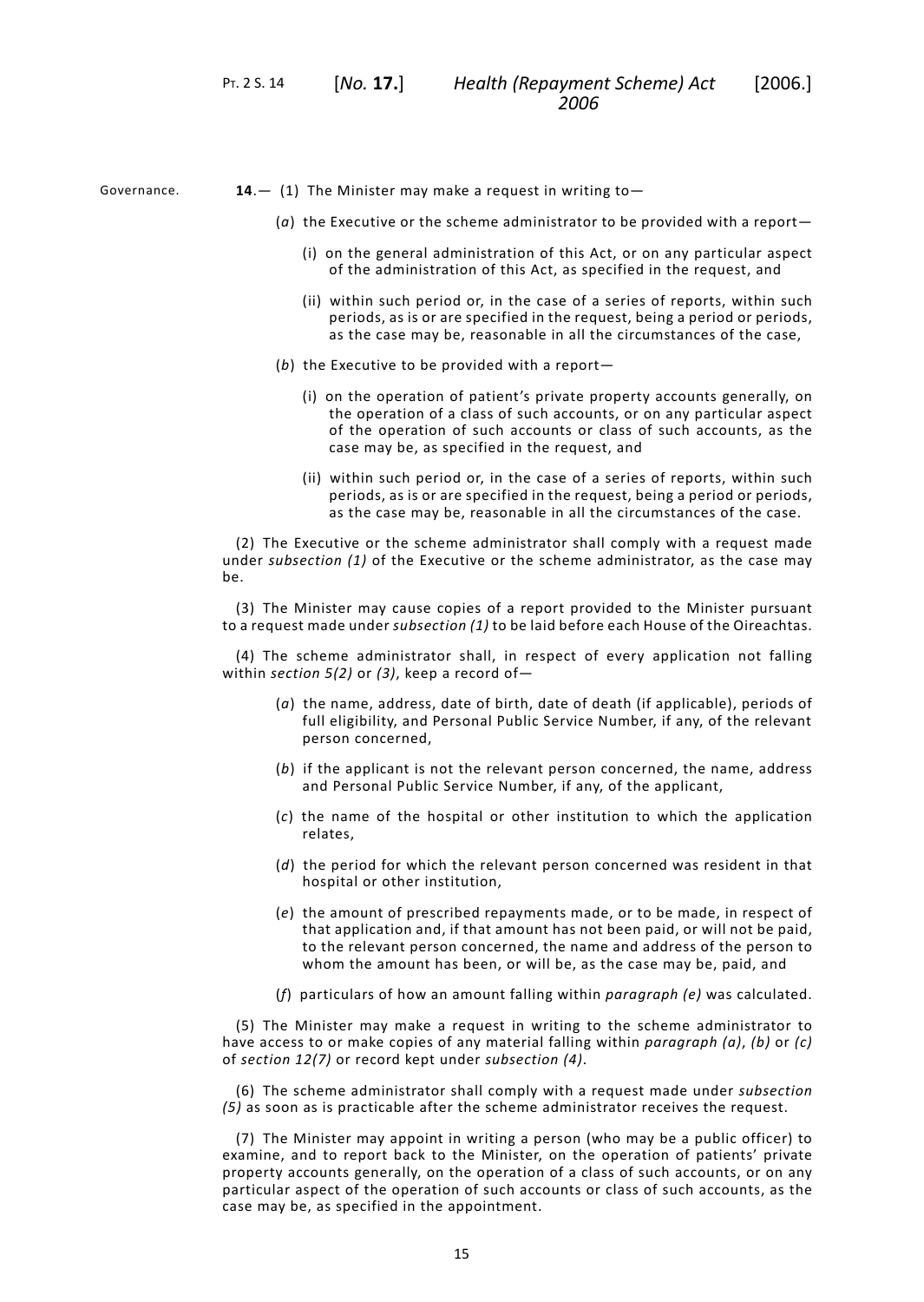(8) The Executive shall provide a person appointed under *subsection (7)* with such assistance as the person may reasonably require to perform the examination specified in the appointment.

<span id="page-19-0"></span>(9) Where any committee of either House of the Oireachtas requires the Chief Executive Officer of the Executive or a representative of the scheme administrator to give evidence before the committee in relation to the performance of any function under this Act, the Chief Executive Officer or representative, as the case may be, shall comply with that requirement.

Notification of certain decisions. decision under section [5\(](#page-10-1)2) or (3) or [6](#page-10-2)(1)(a), (b) or (c), give the applicant concerned **15**.— The scheme administrator shall, as soon as is practicable after making a and the Executive if the Executive is not the scheme administrator—

- <span id="page-19-1"></span>(*a*) notice in writing of the decision and the reasons for the decision, and
- (*b*) a copy of *section [16](#page-19-1)*.

Appeals against certain decisions, etc.

16.— (1) An aggrieved person may-

- (*a*) appeal against a decision under *section [5\(](#page-10-1)2)* or *[6](#page-10-2)(1)(c)* by giving notice in writing to the scheme administrator not later than 28 days after notice of the decision was given under *section [15](#page-19-0),*
- (*b*) appeal against a decision under *section [6](#page-10-2)(1)(a)* or *(b)* by rejecting the prescribed repayment concerned and giving notice in writing to the scheme administrator of the rejection not later than 28 days after notice of the decision was given under *section [15](#page-19-0)*.
- (2) An appeal under *subsection (1)* shall—
	- (*a*) be in the specified form, and
	- (*b*) state the reasons for the appeal.
- (3) The Minister shall appoint in writing a person or more than one person—
	- (*a*) who is a barrister or solicitor of not less than 5 years' standing,
	- (*b*) to consider appeals under *subsection (1),* and
	- (*c*) subject to *subsections (10)(a)* and *(11)*, on such terms and conditions as are specified in the appointment.

(4) The scheme administrator and, if different, the Executive shall each provide a person appointed pursuant to *subsection (3)* to consider an appeal under *subsection (1)* with such assistance and information as the person may reasonably require of the scheme administrator or Executive, as the case may be, in order to assist the person to determine the appeal.

(5) A person appointed pursuant to *subsection (3)* to consider an appeal under *subsection (1)* shall—

- (*a*) be independent in the performance of the person's functions under this Act as a person so appointed,
- (*b*) subject to *paragraph (a)*, comply with guidelines prepared and issued by the Minister in respect of the procedure to be followed with respect to the consideration of any appeal under *subsection (1),*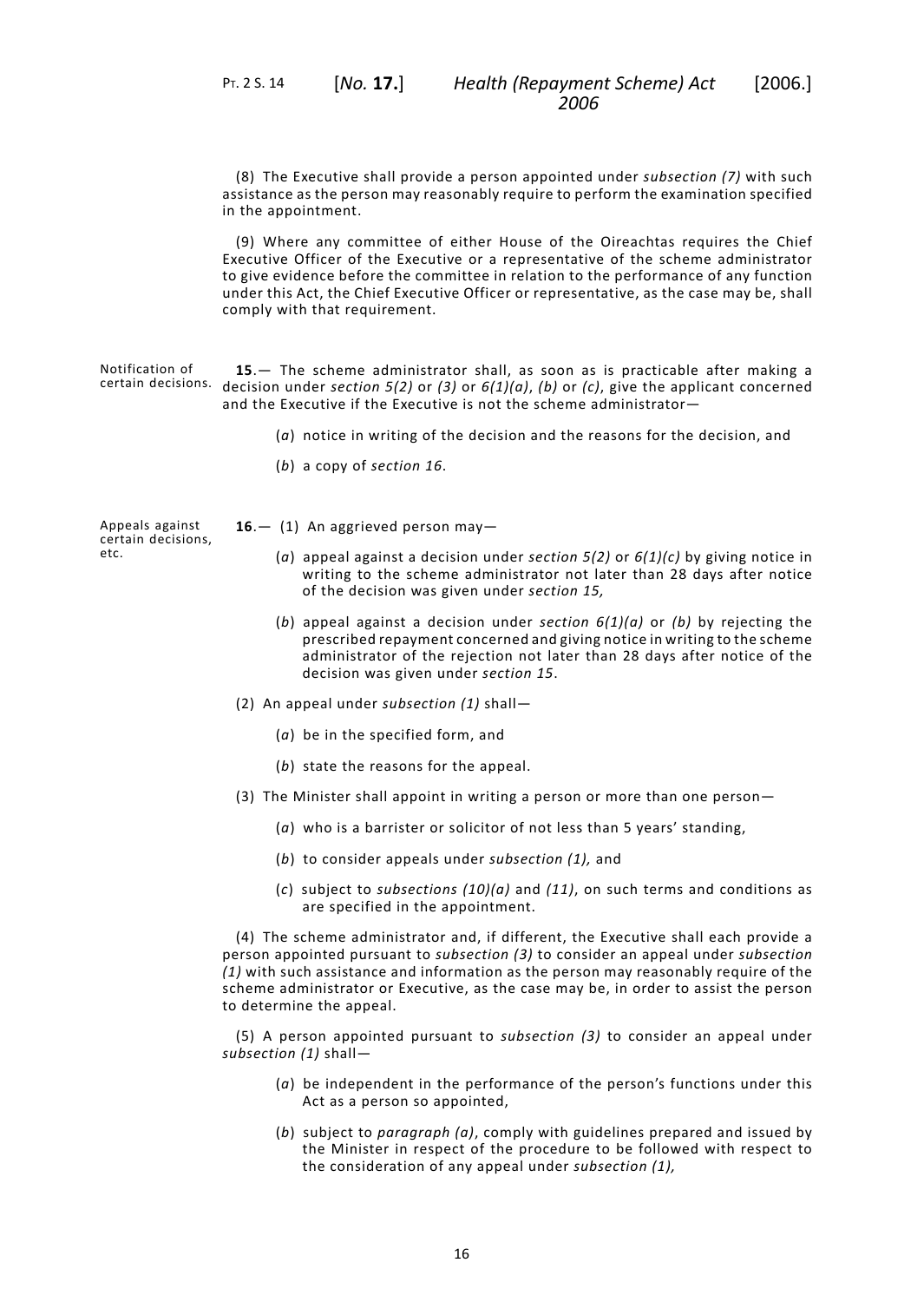- (*c*) consider any written or oral submissions made by or on behalf of the appellant, the scheme administrator and, if different, the Executive, in respect of the appeal,
- (*d*) make a decision in writing determining the appeal as soon as is practicable in all the circumstances of the case, and
- (*e*) send a copy of the decision to the appellant and the scheme administrator and, if different, the Executive together with the person's reasons for the decision.

(6) A person affected by a decision under *subsection (5)(d)* may appeal to the High Court—

- (*a*) on a point of law from the decision, and
- (*b*) not later than 28 days after the appellant received a copy of the decision and the reasons for the decision pursuant to *subsection (5)(e)*.

(7) A decision of the High Court following an appeal under *subsection (6)* shall, where appropriate, specify the period within which effect shall be given to the decision.

(8) The decision of the High Court on an appeal under *subsection (6)* shall be final and conclusive.

- (9) The scheme administrator shall—
	- (*a*) if applicable, give effect to a decision under *subsection (5)(d)* as soon as is practicable after the period referred to in *subsection (6)* has elapsed without any appeal under *subsection (6)* having been made in respect of the decision,
	- (*b*) if applicable, give effect to a decision of the High Court on an appeal under *subsection (6)*—
		- (i) within the period, if any, specified in the decision,
		- (ii) if *subparagraph (i)* is not applicable, as soon as is practicable.
- (10) A person appointed pursuant to *subsection (3)*
	- (*a*) shall be paid such remuneration and allowances as the Minister, with the consent of the Minister for Finance, determines,
	- (*b*) may be provided with such staff, paid at such remuneration, as the Minister, with the consent of the Minister for Finance, determines as reasonably necessary to enable the person to perform the functions under this Act as a person so appointed, and
	- (*c*) may resign from the appointment by notice in writing given to the Minister.

(11) The Minister may revoke the appointment of a person appointed pursuant to *subsection (3)* for stated reasons.

(12) The Executive shall not pay a prescribed repayment required to be paid under this Act—

- (*a*) until the period specified in *subsection (1)(b)* has expired without an appeal under that subsection having been made against the decision ("relevant decision")under *section [6\(](#page-10-2)1)(a)* or *(b)* which gave rise to the repayment,
- (*b*) if an appeal under *subsection (1)* against the relevant decision is made, until the scheme administrator is required to give effect to that decision referred to in *subsection (9)(a)* or *(b)* which relates to the appeal.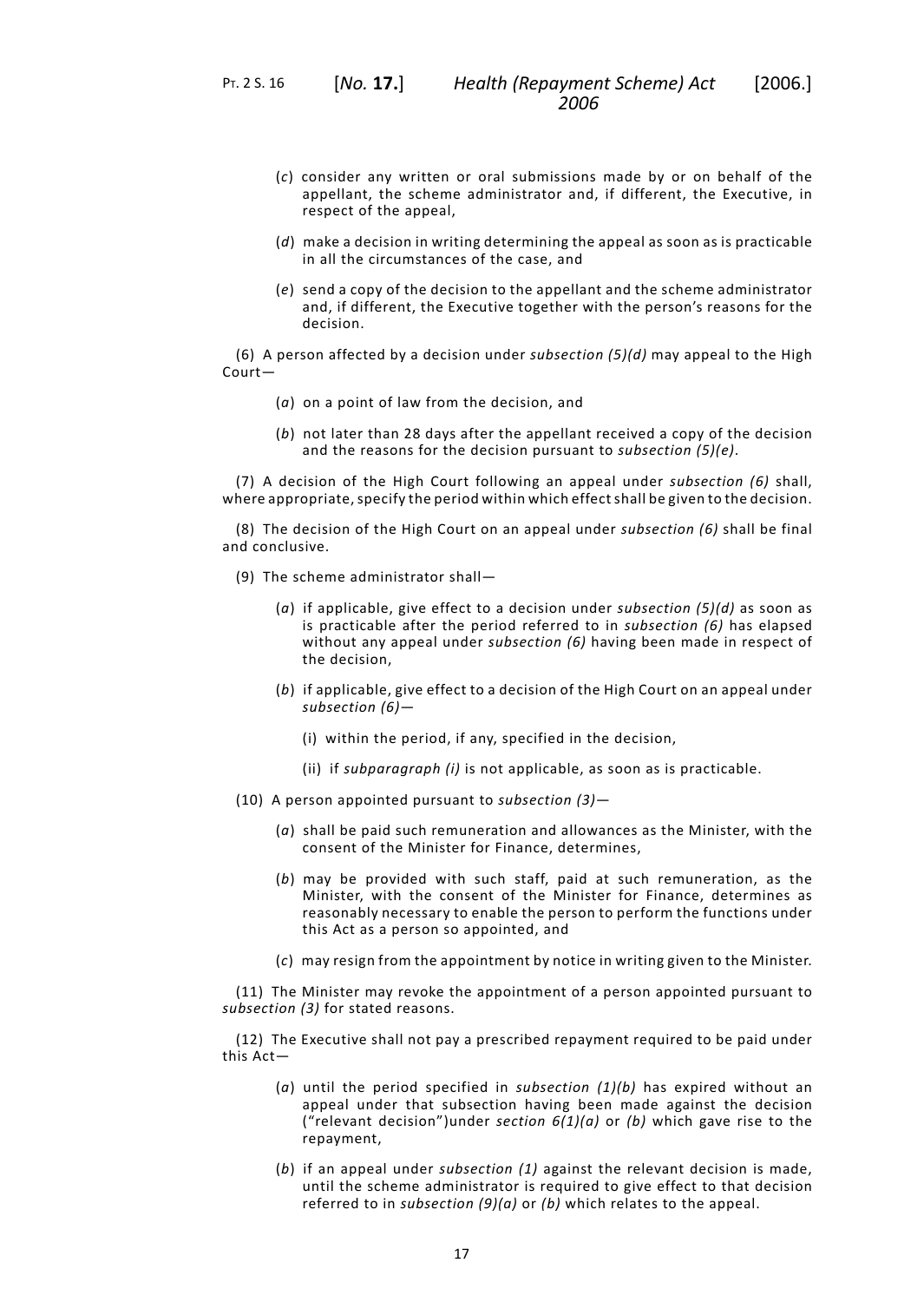(13) A prescribed repayment shall be deemed to have been accepted for the purposes of this Act when it has been paid in accordance with *subsection (12)*.

(14) Each person appointed under *subsection (3)* shall, at such intervals as are specified in writing by the Minister, submit a report in writing to the Minister in relation to the performance of the person's functions under this Act as a person so appointed during the period to which the report relates.

(15) The Minister shall cause copies of a report submitted under *subsection (14)* to be laid before each House of the Oireachtas.

- (16) In *subsection (1)*, "aggrieved person"—
	- (*a*) in the case of any decision referred to in that subsection, means the applicant to whom the decision relates,
	- (*b*) in the case of a decision referred to in *paragraph (b)* of that subsection, includes the Executive if the Executive is not the scheme administrator.
- <span id="page-21-0"></span>**17**.— (1) Where it comes to the knowledge of the scheme administrator that—

(*a*) all or part of the payment of a prescribed repayment to a person has been procured through fraud or misrepresentation, or

(*b*) there has been an overpayment of a prescribed repayment to, or in respect of, a person,

then the scheme administrator shall make a report thereon to the Executive.

(2) Where it comes to the knowledge of the Executive (whether or not pursuant to a report under *subsection (1)*) that—

- (*a*) all or part of the payment of a prescribed repayment to a person has been procured through fraud or misrepresentation, or
- (*b*) there has been an overpayment of a prescribed repayment to, or in respect of, a person,

<span id="page-21-1"></span>then the amount of that prescribed repayment so procured, or of that overpayment, as the case may be, shall be repayable to the Executive on demand and, if not so repaid, the Executive may recover the amount, as a simple contract debt in any court of competent jurisdiction, from the person to whom the prescribed repayment or overpayment, as the case may be, was made or the estate of thatperson.

Audit by Comptroller and Auditor General. **18**.— (1) The Comptroller and Auditor General shall be entitled to audit, for the purposes of this Act, the accounts of—

- (*a*) the Executive,
- (*b*) the scheme administrator,
- (*c*) patients' private property accounts,
- (*d*) the Fund, if any,
- (*e*) the special account within the meaning of *section [13,](#page-17-0)* or
- (*f*) any fund accrued, or operated or controlled by or for, or held in trust by or for, a Minister of the Government,

whether in each financial year, or such shorter period, as the Comptroller and Auditor General thinks fit in all the circumstances of the case.

Recovery of payment of prescribed repayment procured through fraud or misrepresentation, etc.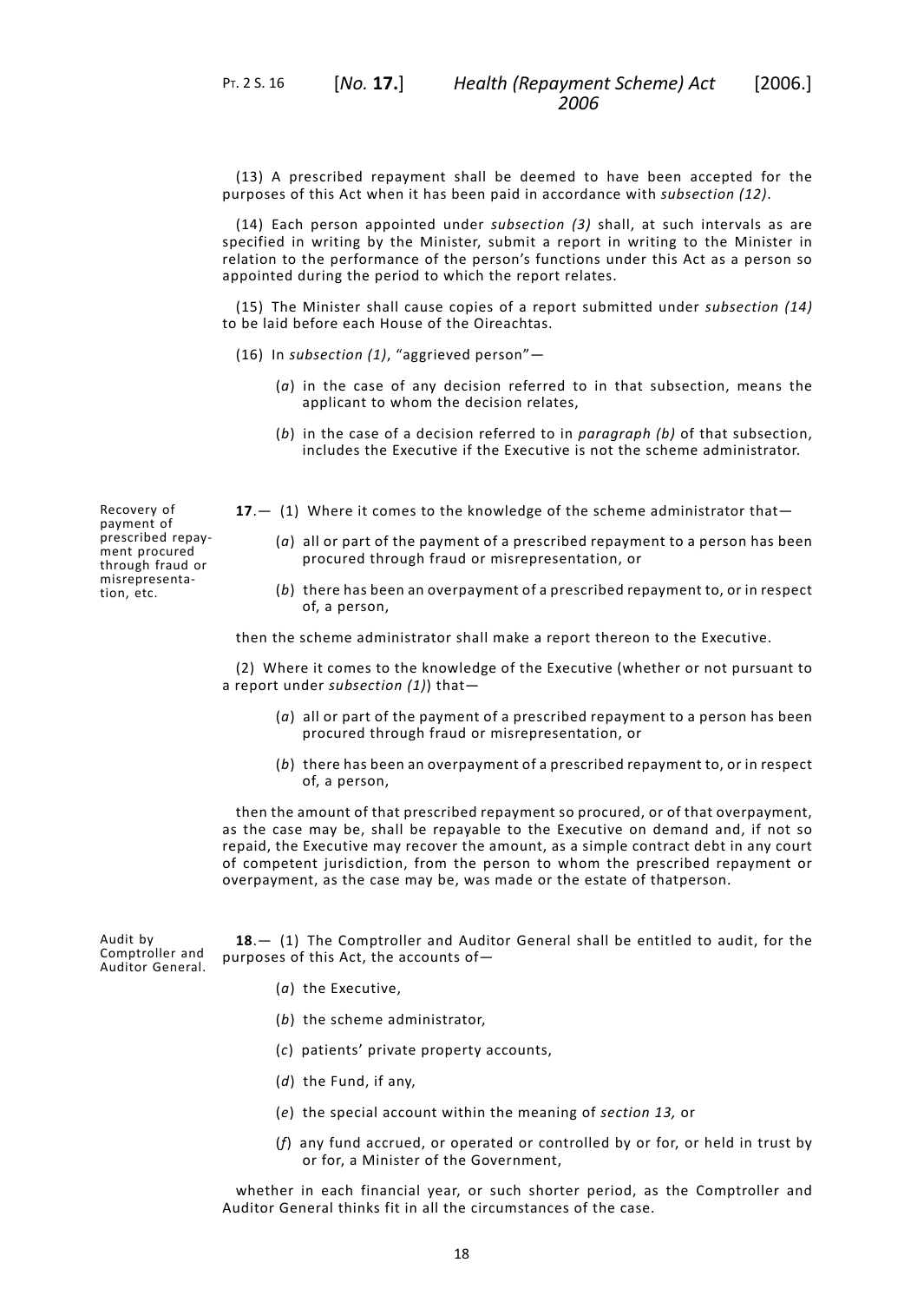- (2) Accounts referred to in *subsection (1)* shall—
	- (*a*) be kept in such form as may be specified by the Minister after consultation with the Comptroller and Auditor General, and
	- (*b*) be submitted to the Comptroller and Auditor General for audit as soon as is practicable after the end of the financial year to which they relate but, in any case, not later than 6 months after the end of that year.

(3) A copy of the accounts referred to in *subsection (1)*, as audited by the Comptroller and Auditor General under this section, shall be presented to the Minister as soon as is practicable after being so audited and the Minister shall cause copies of the accounts as so audited to be laid before each House of the Oireachtas.

<span id="page-22-1"></span><span id="page-22-0"></span>(4) The Executive and the scheme administrator shall each provide the Comptroller and Auditor General with such assistance as the Comptroller and Auditor General may reasonably require to perform the Comptroller and Auditor General's functions under this section.

# PART 3

### **MISCELLANEOUS**

Offences and penalties. **19**.— (1) Any person who knowingly gives the scheme administrator information which is false or misleading in a material particular in, or in connection with, an application shall be guilty of an offence and shall be liable—

- (*a*) on summary conviction, to a fine not exceeding €3,000 or to imprisonment for a term not exceeding 6 months or both, or
- (*b*) on conviction on indictment, to a fine not exceeding €25,000 or to imprisonment for a term not exceeding 2 years or both.

<span id="page-22-2"></span>(2) A person who, without lawful excuse, contravenes *section [12](#page-16-0)(4)* or *(9)* shall be guilty of an offence and shall be liable—

- (*a*) on summary conviction, to a fine not exceeding €3,000 or to imprisonment for a term not exceeding 6 months or both, or
- (*b*) on conviction on indictment, to a fine not exceeding €25,000 or to imprisonment for a term not exceeding 2 years or both.
- Regulations. **20**.— (1) The Minister may make regulations giving effect to this Act and, without prejudice to the generality of the foregoing, such regulations may—
	- (*a*) subject to *subsection (2)*, prescribe a date in respect of *section [5](#page-10-1)(3)(b),*
	- (*b*) provide for interest to be paid on a recoverable health charge by reference to—
		- (i) the consumer price index, and
		- (ii) whether or not an application for a prescribed repayment in respect of the recoverable health charge is determined under *paragraph (a)* or *(b)* of *section [6\(](#page-10-2)1),*
	- (*c*) subject to *subsection (3)*, prescribe an amount in respect of *section [9\(](#page-12-0)2)(c),*
	- (*d*) enable the Executive to impose a charge for administering—